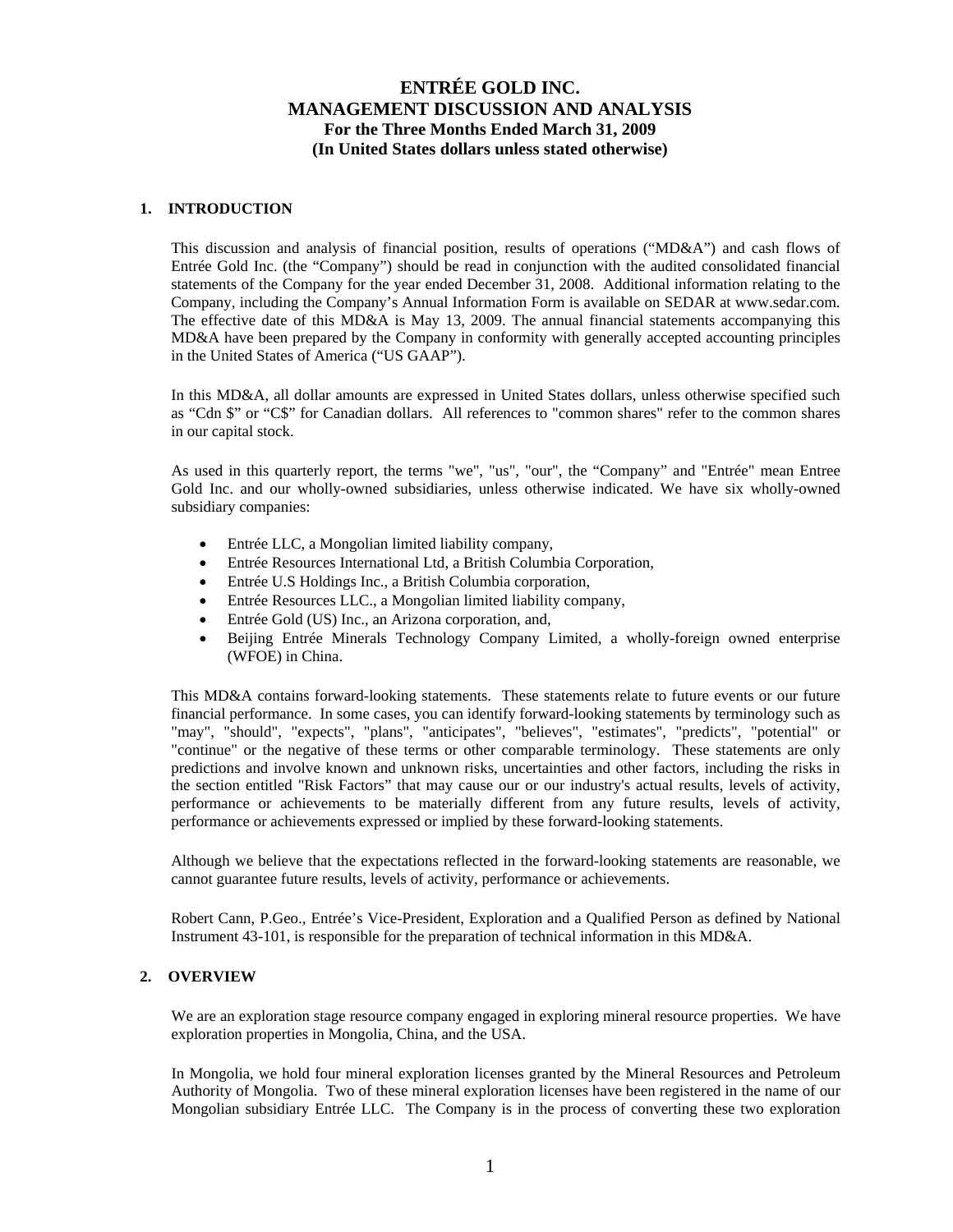licenses to mining licences. The other licences (Togoot and Manlai) are registered in, or being transferred to, Entrée Resources LLC. Three of these exploration licenses cover contiguous parcels of land which comprise the Company's "Lookout Hill" property. As of June 30, 2008, Ivanhoe Mines had expended a total of \$35 million on exploration on a portion of Lookout Hill subject to an Earn-In Agreement (see details below). In accordance with the Earn-In Agreement, Entrée and Ivanhoe formed a joint venture on terms annexed to the Earn-In Agreement. Currently, further development of the joint venture property is subject to finalizing an investment agreement with the government of Mongolia.

In July 2007, the Company entered into an agreement with Empirical Discovery LLC ("Empirical") to explore for and develop porphyry copper targets in southeastern Arizona and adjoining southwestern New Mexico.

In November 2007, we entered into an earn-in agreement with the Zhejiang No. 11 Geological Brigade to acquire a 78% interest in the Huaixi property in Zhejiang Province in Southeast China.

In January 2008, the Company entered into an additional agreement with Empirical to explore for and develop porphyry copper targets within a specified area around Bisbee, Arizona. This agreement is separate from the August 2007 agreement with Empirical.

The Company trades on three stock exchanges: the Toronto Stock Exchange (TSX:ETG), the NYSE Amex (NYSE Amex:EGI) and the Frankfurt Stock Exchange (FWB:EKA, WKN 121411).

### **Equity Participation and Earn-In Agreement and Joint Venture with Ivanhoe Mines**

Entrée entered into an arm's-length Equity Participation and Earn-In Agreement (the "Earn-In Agreement") in October 2004 with Ivanhoe Mines Ltd., title holder of the Oyu Tolgoi copper-gold deposit, which is located adjacent to and is surrounded by Entrée's Lookout Hill property (see map on page x). This agreement was subsequently assigned to a subsidiary of Ivanhoe Mines Ltd., Ivanhoe Mines Mongolia Inc. XXK, (collectively, "Ivanhoe Mines").

Under the Earn-in Agreement Ivanhoe Mines earned a participating interest in a mineral exploration and, if warranted, development and mining project on a portion of the Lookout Hill property (the "Project Property").

As of June 30, 2008, Ivanhoe Mines had expended a total of \$35 million on exploration on the Project Property and in accordance with the Earn-In Agreement, Entrée and Ivanhoe Mines formed a joint venture on terms annexed to the Earn-In Agreement. During the nine months to March 31, 2009, the joint venture expended approximately \$1.9 million. Ivanhoe has advanced to Entrée its 20% portion of the expenditures.

Ivanhoe has a right of first refusal to the remainder of the Lookout Hill property, not subject to the Earn-In Agreement.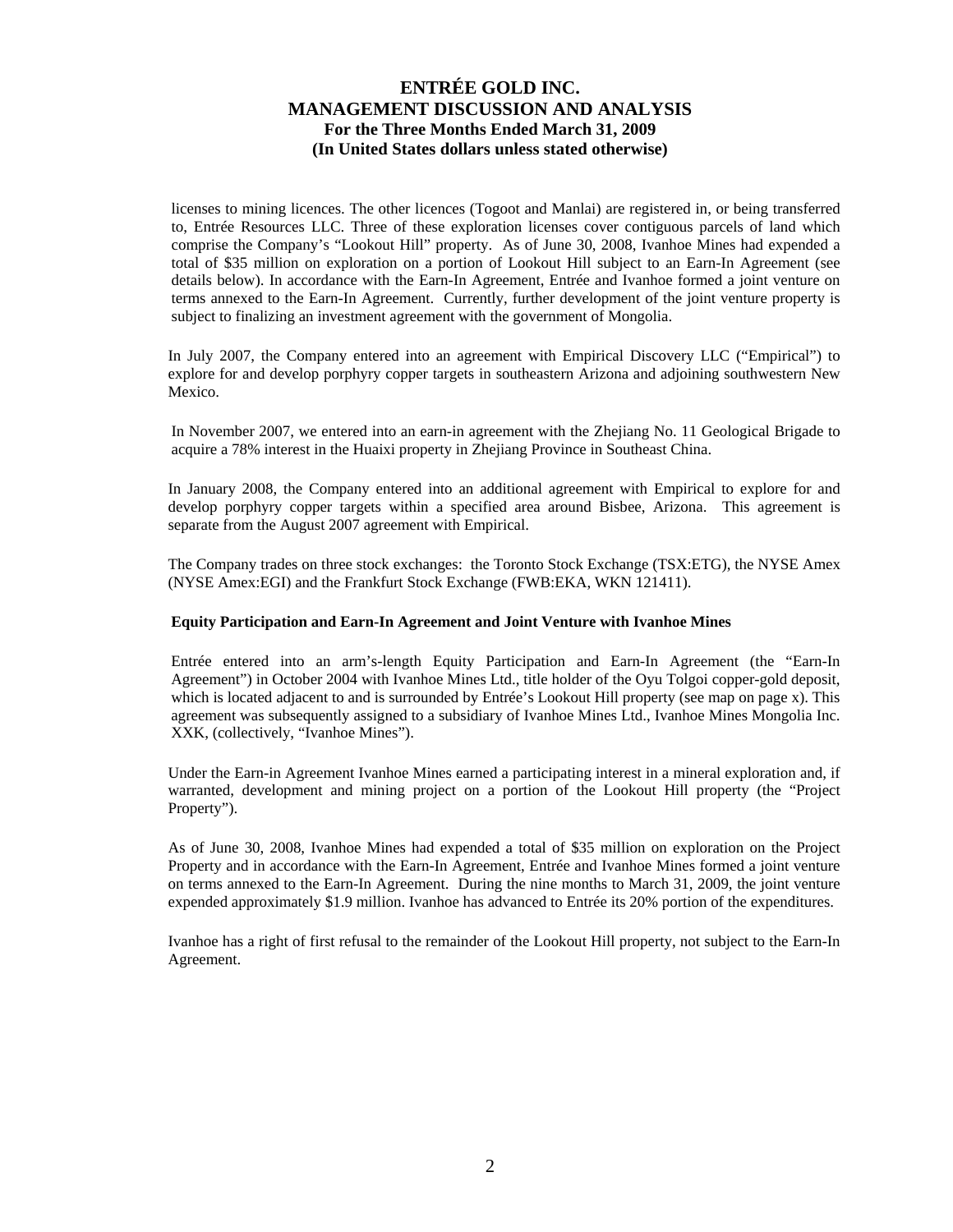Entree Gold Inc./Ivanhoe Mines Ltd. **Nomkhon Bohr Project Property Boundaries**  $\bullet$ **Ulaan Khud Copper Flats**  $\bullet$ Oyu Tolgo  $\bullet$ Legend  $\bullet$  $\bigcirc$ **Gold Prospects** Heruga  $\Omega$  $10$ **Copper Prospects** kilometres **Coal Prospects** 100% Entree Gold Inc. **Oyu Tolgoi Property Entree/Ivanhoe Project Property** 

The Project Property subject to the joint venture is shown below:

### **Investment by Ivanhoe Mines and Rio Tinto in Entrée Gold Inc.**

At March 31, 2009, Ivanhoe Mines owned approximately 14.6% of Entrée's issued and outstanding shares.

At March 31, 2009, Rio Tinto owned approximately 15.8% of Entrée's issued and outstanding shares.

Rio Tinto is required to vote its shares as our board of directors directs on matters pertaining to fixing the number of directors to be elected, the election of directors, the appointment and remuneration of auditors and the approval of any corporate incentive compensation plan or any amendment thereof, provided the compensation plan could not result in any time in the number of common shares reserved for issuance under the plan exceeding 20% of the issued and outstanding common shares.

### **Mongolian Government**

A general election was held in Mongolia on June 29, 2008. The Mongolian People's Revolutionary Party ("MPRP") was returned with a majority and chose to form a coalition government with the Democratic Party. The MPRP held the majority of seats in Parliament between 2000 and 2004, the period which witnessed the largest foreign investment into the country and the country's mining sector. The Mongolian government is discussing changes to the mineral and tax laws and negotiating with Ivanhoe Mines and Rio Tinto with regards to a possible Investment Agreement for Oyu Tolgoi. A draft Investment Agreement has been presented to the Mongolian Parliament as announced by Ivanhoe Mines on March 9, 2009. Final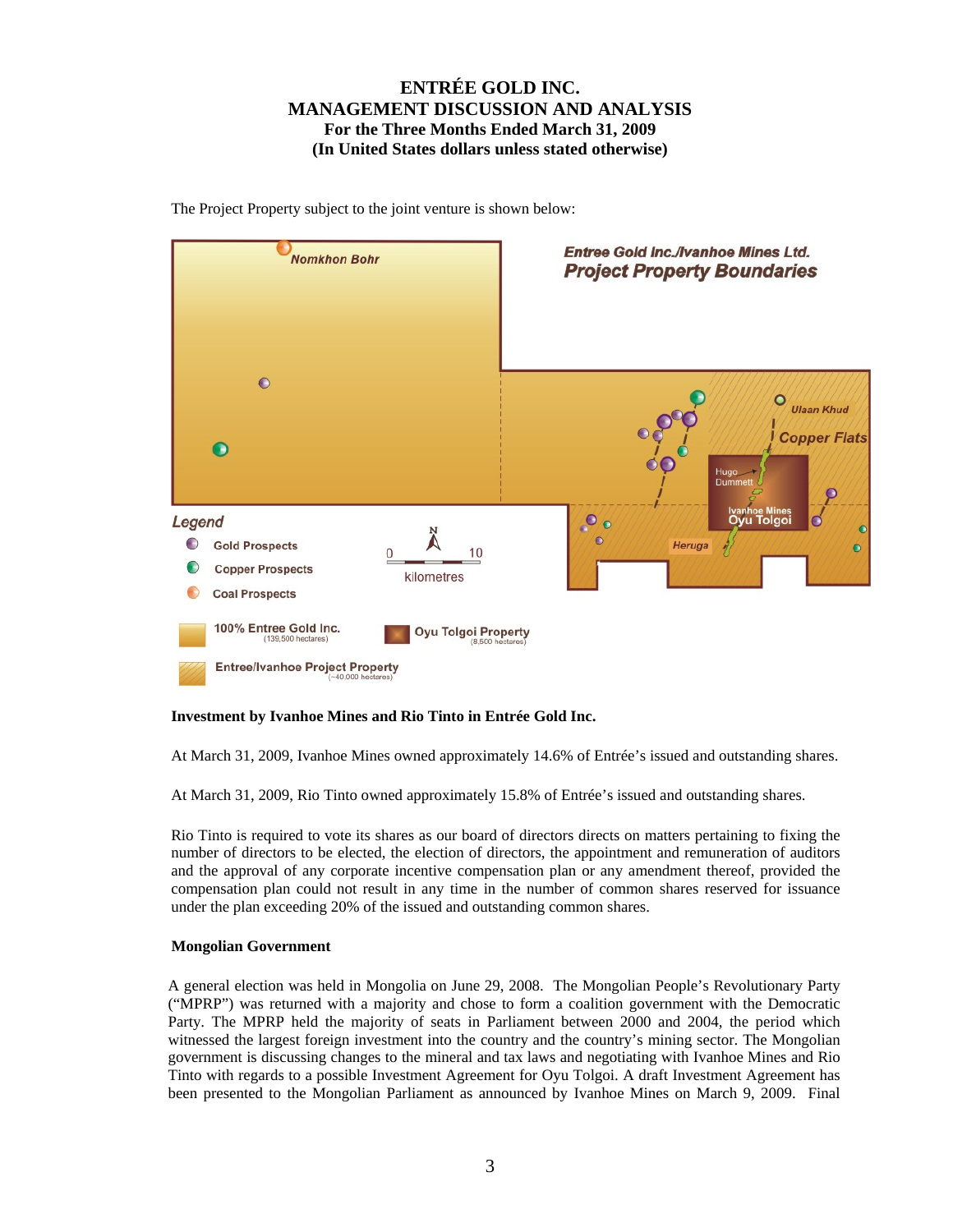approval has not been received as of this filing. Mongolian Parliament recessed on March 13, 2009 and reconvened in early April 2009. Discussion of the Investment Agreement with Ivanhoe Mines has been one of the items for consideration since resumption of parliament.

A presidential election will be held on May 24, 2009.

Entrée continues to monitor developments in Mongolia, and maintains regular contact with Rio Tinto and Ivanhoe Mines regarding this matter.

### **Corporate Information**

Our corporate headquarters are located in Vancouver, British Columbia, but we conduct all of our operations in Mongolia through our wholly-owned subsidiaries, Entrée LLC and Entrée Resources LLC. We maintain an office for this purpose in Ulaanbaatar, the capital of Mongolia. Our Mongolian office is staffed by our Vice-President, Exploration, an operations manager, a business manager, two office assistants, and a full-time accountant. Operations in the U.S. are conducted through field offices set-up for specific projects. Entrée leases an office in Beijing for the purposes of managing operations in China. Our China office is staffed by an office manager, a part-time accountant, and an administrator/cashier. The Company has received a license for its Chinese business entity and has completed all business registrations.

We believe that Entrée is in sound financial condition and well positioned to build upon the value of our company, both in terms of our arrangement with Ivanhoe Mines and Rio Tinto and our promising prospects elsewhere. As part of our ongoing strategy, we are also actively seeking quality acquisitions to complement our existing portfolio.

### **Mineral Resource Estimate**

### *Hugo North Extension*

In February 2006, Entrée announced that a mineral resource estimate prepared by Ivanhoe Mines under the supervision of AMEC Americas Limited ("AMEC") had delineated an initial Inferred Resource for the northern extension of the Hugo North deposit (the "Hugo North Extension") on the Copper Flats area of Entrée's Shivee Tolgoi license. The drilling and exploration work that resulted in the preparation of this Inferred Resource estimate was conducted in order for Ivanhoe Mines to earn an interest in Lookout Hill.

In March 2007, the Company announced that an updated mineral resource estimate had been calculated, based on in-fill drilling conducted by Ivanhoe Mines up to November 1, 2006. The updated mineral resource estimate was prepared by AMEC and the corresponding technical report was filed on SEDAR (www.sedar.com). At a 0.6% copper equivalent cut-off, the Hugo North Extension is now estimated to contain an Indicated Resource of 117 million tonnes grading 1.80% copper and 0.61 grams per tonne ("g/t") gold (a copper equivalent grade of 2.19%). This Indicated Resource is estimated to contain 4.6 billion pounds of copper and 2.3 million ounces of gold. In addition, the Hugo North Extension is estimated to contain an Inferred Resource of 95.5 million tonnes grading 1.15% copper and 0.31 g/t gold (a copper equivalent grade of 1.35%). The contained metal estimated within the Inferred Resource portion of the Hugo North Extension is 2.4 billion pounds of copper and 950,000 ounces of gold (see Table 1 on Page 9). For further information, see the Company's news release dated March 29, 2007 available on SEDAR.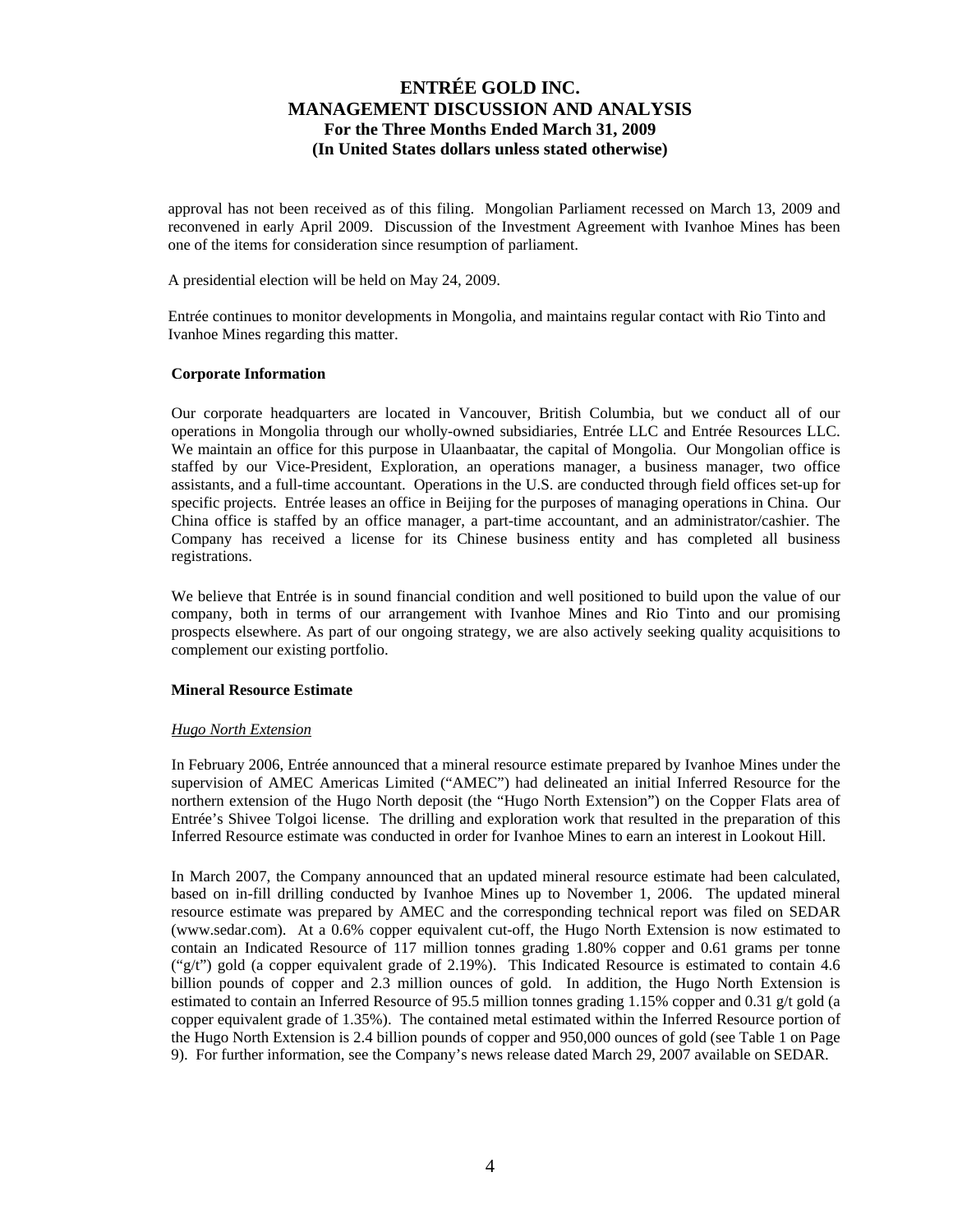### *Heruga*

On March 12, 2008, Entrée announced an initial mineral resource estimate prepared for the Heruga copper, gold, and molybdenum deposit, under the supervision of Quantitative Geoscience Pty Ltd., of Perth, Australia (QG). Heruga is estimated to contain an Inferred Resource of 760 million tonnes grading 0.48% copper, 0.55 g/t gold and 142 parts per million ("ppm") molybdenum for a copper equivalent grade of 0.91%, using a 0.60% copper equivalent cut-off grade(see Table 2 on page 9). Based on these figures, the Heruga deposit is estimated to contain at least 8.0 billion pounds of copper and 13.4 million ounces of gold. Drilling was conducted by project operator, Ivanhoe Mines.

#### **Listing of Common Stock on Other Stock Exchanges**

Trading of our shares of common stock commenced on the NYSE Amex effective July 18, 2005, under the trading symbol "EGI'. On April 24, 2006, Entrée began trading on the Toronto Stock Exchange and discontinued trading on the TSX Venture Exchange. The trading symbol remained "ETG". The Company is also traded on the Frankfurt Stock Exchange, under the trading symbol "EKA", and "WKN 121411".

## **3. REVIEW OF OPERATIONS**

Results of operations are summarized as follows:

|                                                   | Three Months<br><b>Ended</b><br>March 31,<br>2009 | <b>Three Months</b><br><b>Ended</b><br>March 31,<br>2008 |
|---------------------------------------------------|---------------------------------------------------|----------------------------------------------------------|
| Depreciation                                      | \$<br>37,145 \$                                   | 53,347                                                   |
| General and administrative                        | 614.430                                           | 908,179                                                  |
| Interest income                                   | (221,680)                                         | (676, 182)                                               |
| Stockholder communications and investor relations | 129,277                                           | 151,481                                                  |
| Mineral property interests                        | 1,855,326                                         | 1,002,330                                                |
| Fair value adjustment to asset backed             |                                                   |                                                          |
| commercial paper                                  |                                                   | 489,623                                                  |
| Loss from equity investee                         |                                                   |                                                          |
| Stock-based compensation                          | 1,301,221                                         | 49,868                                                   |
| Net loss                                          | \$<br>3,715,719                                   | \$<br>1,978,646                                          |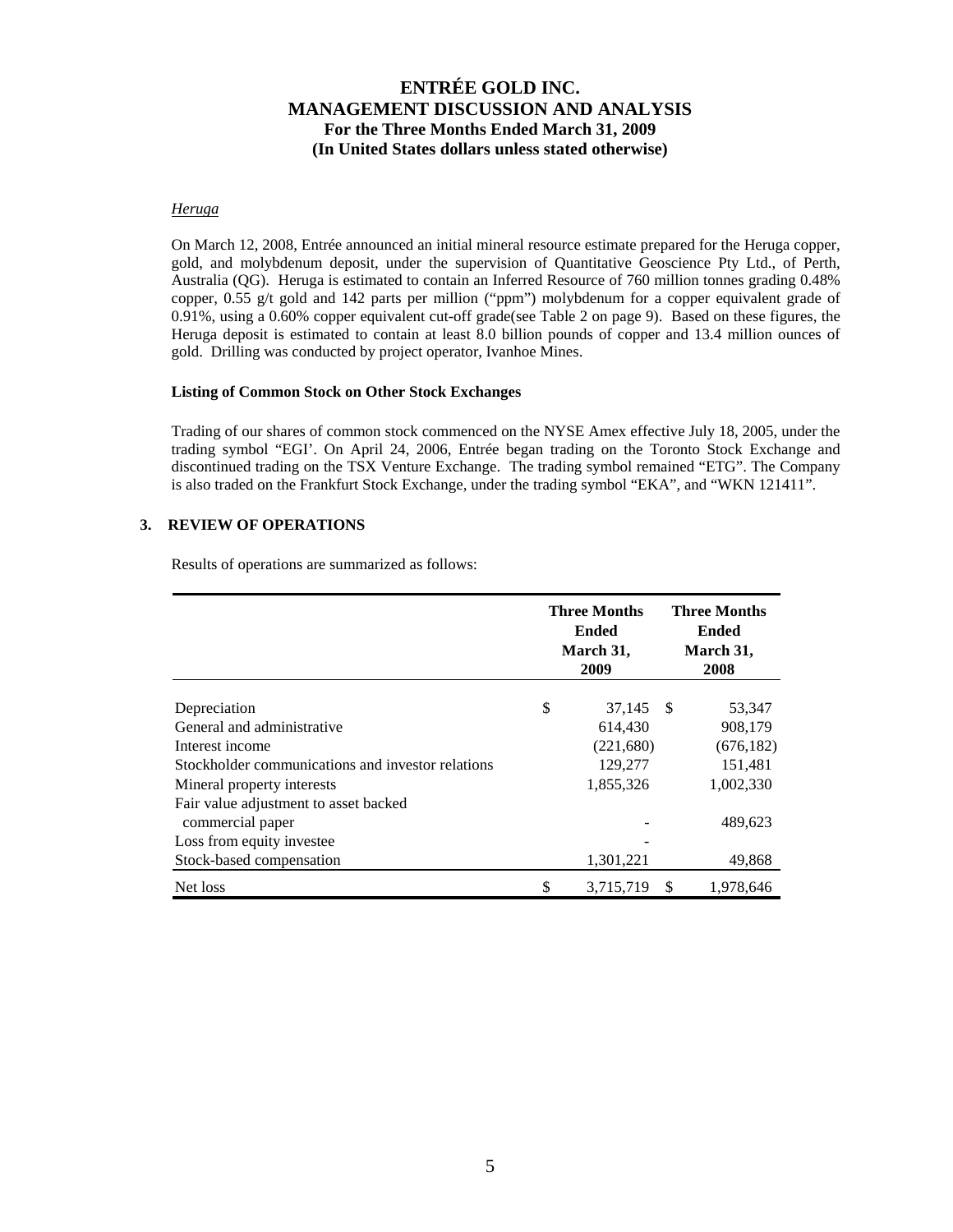Mineral properties expenditures are summarized as follows:

|                               | <b>Three Months</b><br>Ended<br>March 31,<br>2009 |      | <b>Three Months</b><br>Ended<br>March 31,<br>2008 |
|-------------------------------|---------------------------------------------------|------|---------------------------------------------------|
| Lookout Hill                  | \$<br>1,251,985                                   | - \$ | 320,712                                           |
| Manlai                        | 6,520                                             |      | 4,858                                             |
| Empirical                     | 28,478                                            |      | 471,892                                           |
| <b>Bisbee</b>                 | 72,439                                            |      | 68,960                                            |
| Lordsburg                     | 484,511                                           |      |                                                   |
| Huaixi                        | 147,018                                           |      | 86,336                                            |
| Other                         | 24,646                                            |      | 49,572                                            |
| Total costs                   | 2,015,597                                         |      | 1,002,330                                         |
| Less stock-based compensation | (160, 271)                                        |      |                                                   |
| Total expenditures, cash      | \$<br>1,855,326                                   | S    | 1,002,330                                         |

### **A) EXPLORATION**

*Cautionary Note to U.S. Investors concerning estimates of Inferred and Indicated Resources.* 

*This section uses the term "Inferred and Indicated Mineral Resources." We advise U.S investors that while this term is recognized and required by Canadian regulations, the U.S. Securities and Exchange Commission does not recognize it. "Inferred and Indicated Resources" have a great amount of uncertainty as to their existence, and great uncertainty as to their economic and legal feasibility. It cannot be assumed that all or any part of the Inferred and Indicated Mineral Resource will ever be upgraded to a higher category. Under Canadian rules, estimates of Inferred and Indicated Mineral Resources may not form the basis of feasibility or pre-feasibility studies, except in rare cases. U.S. investors are cautioned not to assume that part or all of an Inferred and Indicated Mineral Resource exists, or is economically or legally mineable.* 

### **i. Ivanhoe Mines Joint Venture**

As discussed earlier, Ivanhoe Mines commenced an aggressive exploration program on the Project Property in 2004 under the terms of the Earn-In Agreement. This program was designed to determine if the Oyu Tolgoi mineralized system continued onto Entrée's Lookout Hill ground, within the Project Property area. Ivanhoe Mines has spent over \$35 million to earn a 80% interest in a joint venture with Entrée and the joint venture has spent a further \$1.9 million on the Project Property.. To date, Ivanhoe Mines has outlined two deposits: the Hugo North Extension, which contains indicated and inferred resource estimates and the Heruga Deposit, which contains an inferred resource estimate.

### *Hugo North Extension*

On February 1, 2006, Entrée announced that an initial mineral resource estimate prepared by Ivanhoe Mines under the supervision of AMEC had delineated an initial Inferred Resource for the Hugo North Extension on the Copper Flats area of the Project Property. The resource estimate was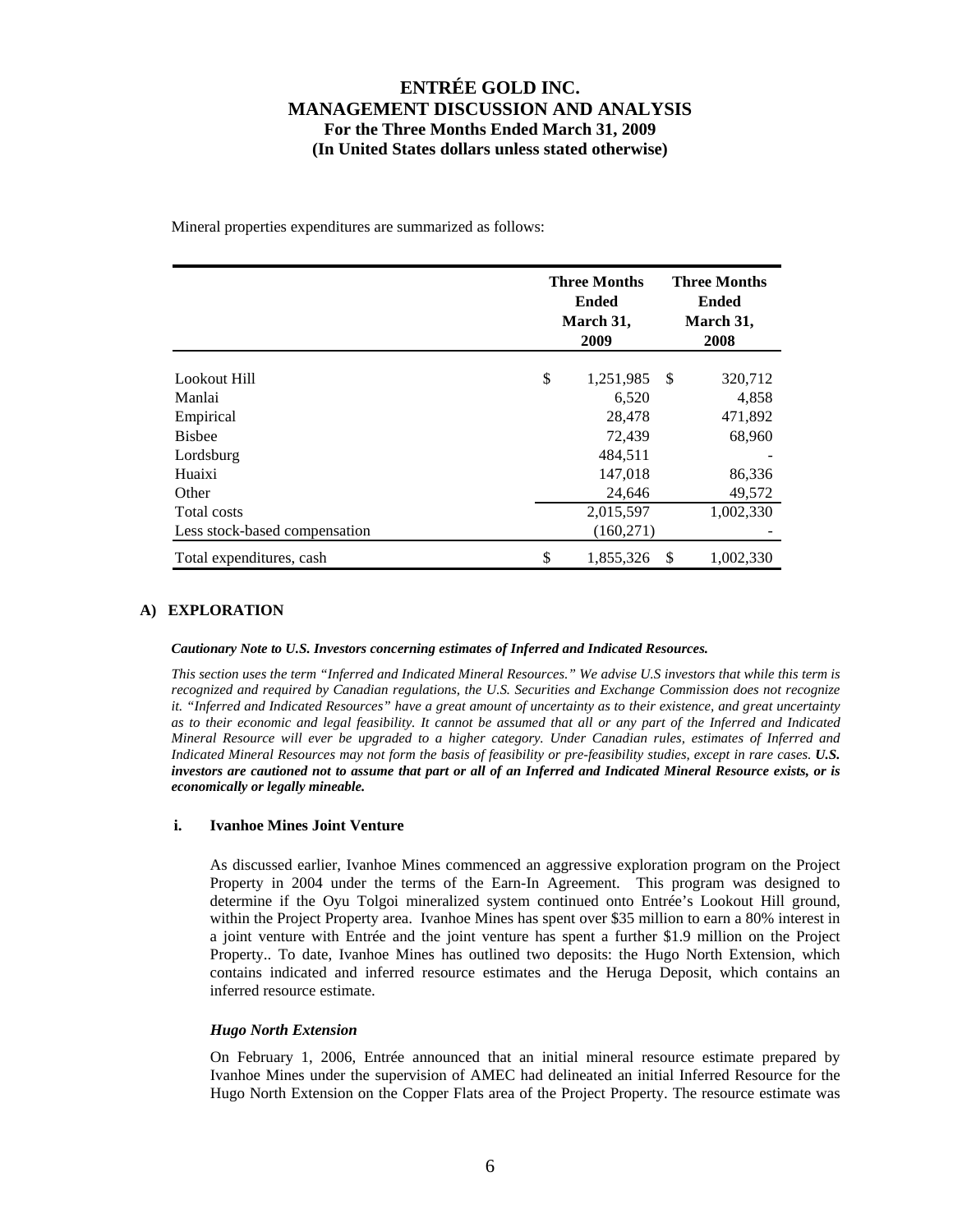the result of a work program that defined a 625 metre extension to the Hugo North Deposit onto Entrée's property and outlined some extremely rich copper-gold mineralization.

This initial Hugo North Extension Inferred Resource, at a 0.6% copper equivalent cut-off, was estimated to be 190 million tonnes at an average grade of 1.57% copper and 0.53 g/t gold for a copper equivalent grade of 1.91%, at a 0.6% copper equivalent cut-off. The Inferred Resource was estimated to contain 6.6 billion pounds of copper and 3.2 million ounces of gold.

In March 2007, the Company announced that an updated mineral resource estimate had been calculated, based on in-fill drilling conducted by Ivanhoe Mines up to November 1, 2006. The updated mineral resource estimate was prepared by AMEC and the corresponding technical report was filed on SEDAR (www.sedar.com). At a 0.6% copper equivalent cut-off, the Hugo North Extension is now estimated to contain an Indicated Resource of 117 million tonnes grading 1.80% copper and 0.61 g/t gold (a copper equivalent grade of 2.19%). This Indicated Resource is estimated to contain 4.6 billion pounds of copper and 2.3 million ounces of gold (Table 1). In addition the Hugo North Extension is estimated to contain an Inferred Resource of 95.5 million tonnes grading 1.15% copper and 0.31 g/t gold (a copper equivalent grade of 1.35%). The contained metal estimated within the Inferred Resource portion of the Hugo North Extension is 2.4 billion pounds of copper and 950,000 ounces of gold. See Table 1 below for details. For further information, see the Company's news release dated March 29, 2007 available on SEDAR.

#### **Table 1: Hugo North Extension Indicated and Inferred Mineral Resource on the Entrée/Ivanhoe Shivee Tolgoi Joint Venture Property as of February 20, 2007 at various Copper-Equivalent (CuEq) cutoff grades**

|                  | CuEq    | <b>Tonnage</b> | Copper | Gold  | $CuEa*$       | <b>Contained Metal</b>   |           |               |  |
|------------------|---------|----------------|--------|-------|---------------|--------------------------|-----------|---------------|--|
| <b>Class</b>     | Cut-off | (tonnes)       | $(\%)$ | (g/t) | $\frac{1}{2}$ | $(900 \text{ lb})$<br>Cu | $Au$ (oz) | CuEq('000 lb) |  |
| <b>Indicated</b> | 0.1     | 84,800,000     | 2.22   | 0.80  | 2.73          | 4,150,000                | 2,180,000 | 5,104,000     |  |
|                  | 0.6     | 117,000,000    | 1.80   | 0.61  | 2.19          | 4,643,000                | 2,290,000 | 5,649,000     |  |
|                  |         |                |        |       |               |                          |           |               |  |
| <b>Inferred</b>  | 0.1     | 62,200,000     | 1.39   | 0.39  | 1.64          | 1.906.000                | 780,000   | 2,249,000     |  |
|                  | 0.6     | 95,500,000     | 1.15   | 0.31  | 1.35          | 2.421,000                | 950,000   | 2,842,000     |  |

\*Copper equivalent (CuEq) grades have been calculated using assumed metal prices (US\$1.35/lb. for copper and US\$650/oz. for gold); %CuEq = %Cu +  $[Au(g/t)x(18.98/29.76)]$ . The equivalence formula was calculated assuming that gold recovery was 91% of copper recovery. The contained gold and copper represent estimated contained metal in the ground and have not been adjusted for the metallurgical recoveries of gold and copper

In 2006, Ivanhoe Mines completed a program of condemnation drilling on the Entrée-Ivanhoe Lookout Hill Agreement Area in preparation for infrastructure construction associated with the development of Oyu Tolgoi. On October 25, 2006, the Company announced that a body of lowgrade shallow copper and gold mineralization ("Ulaan Khud") was intersected approximately 7 kilometres north of the Hugo North Extension. The area between Ulaan Khud and the Hugo North Extension has received only limited drill testing and remains a high priority exploration target.

## *Heruga Deposit*

The southward extension to the Oyu Tolgoi copper-gold mineralized system onto the Entrée-Ivanhoe Project Property has now been documented through drill testing by Ivanhoe Mines (see Entrée news releases of October 3 and 9, 2007 and January 16 and February 26, 2008 and the subsequent Inferred Resource estimate on March 12, 2008). The discovery of the Heruga Deposit marks a new style of molybdenum-rich mineralization not previously encountered on the Oyu Tolgoi trend.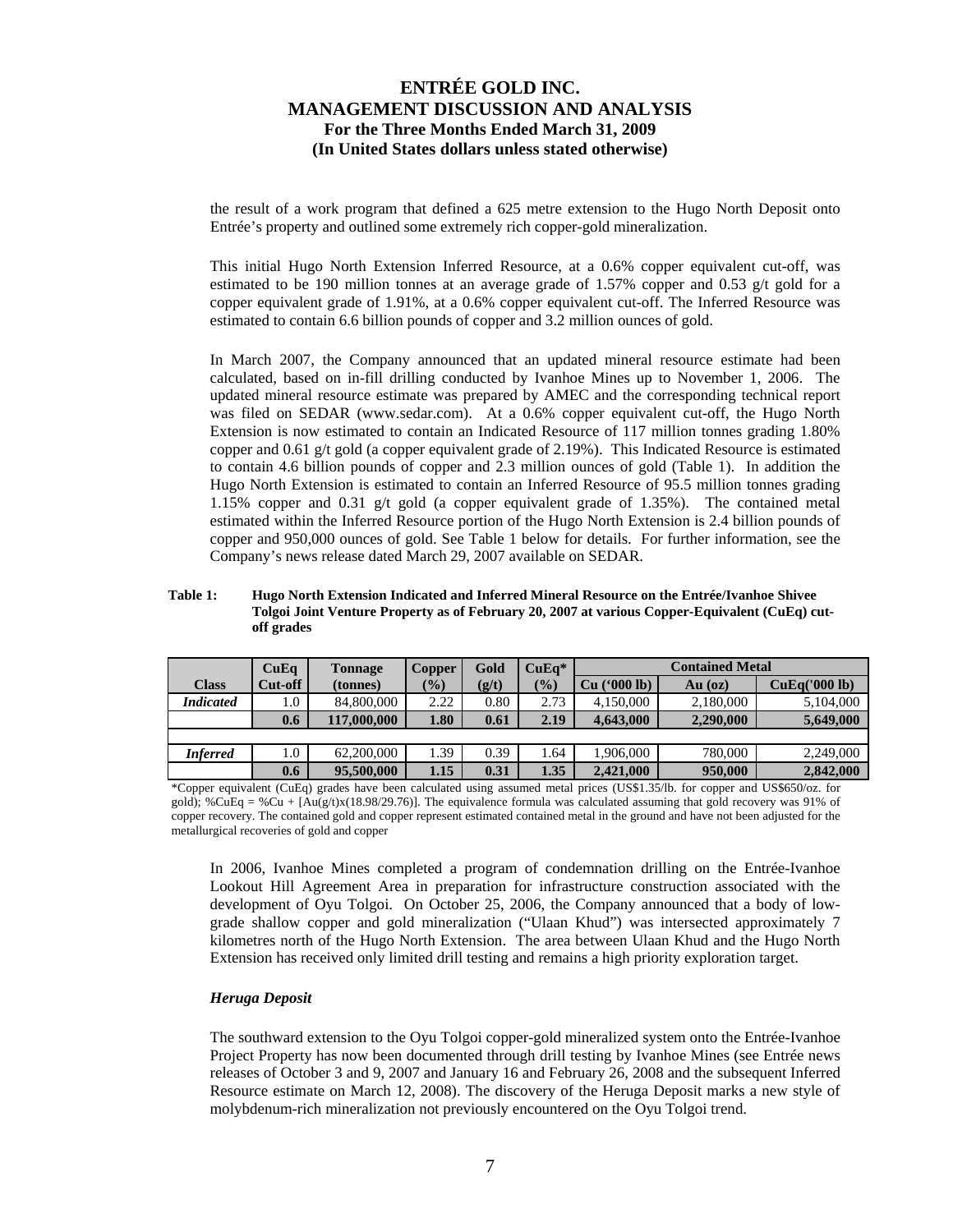Results from drilling at Heruga have identified significant molybdenum-rich copper-gold mineralization. These results demonstrate that the Heruga discovery extends for a strike length of at least 2,000 metres, and remains open to the north, south and east. The Heruga Deposit was discovered by drill-testing an induced polarization ("IP") geophysical anomaly that defined a 3 kilometre-long, north-south zone of high chargeability with a width up to 1,000 metres. The anomaly trends north-northeast towards the Southwest Oyu Deposit on Oyu Tolgoi.

On March 12, 2008, Entrée announced an initial mineral resource estimate prepared for the Heruga copper, gold, and molybdenum deposit. Heruga is estimated to contain an Inferred Resource of 760 million tonnes grading 0.48% copper, 0.55 g/t gold and 142 ppm molybdenum for a copper equivalent grade of 0.91%, using a 0.60% copper equivalent cut-off grade, see Table 2 on page 9. Based on these figures, the Heruga deposit is estimated to contain at least 8 billion pounds of copper and 13.4 million ounces of gold. The drilling was conducted by partner and project operator, Ivanhoe Mines.

Over 54,000 metres have been drilled to date on Heruga, outlining a coherent block of copper-goldmolybdenum mineralization extending for approximately 2,000 metres north-south, with a vertical thickness typically varying between 400 to 800 metres, and a width of 200 to 300 metres. The southern, shallowest portion of this mineralized system starts at a vertical depth of 550 metres.

| Table 2: | Heruga Inferred Mineral Resource on the Shivee Tolgoi Joint Venture Property as of March 2008 |
|----------|-----------------------------------------------------------------------------------------------|
|          |                                                                                               |

| Cut-off               | <b>Tonnage</b> | Cu            | Au   | Mo  | Cu<br>Eq*     | <b>Contained Metal</b> |                 |                   |
|-----------------------|----------------|---------------|------|-----|---------------|------------------------|-----------------|-------------------|
| CuEq<br>$\frac{0}{0}$ | 1000's<br>(t)  | $\frac{0}{0}$ | g/t  | ppm | $\frac{6}{9}$ | Cи<br>('000 lb)        | Au<br>'000 oz.) | CuEq<br>('000 lb) |
| >1.00                 | 210,000        | 0.57          | 0.97 | 145 | 1.26          | 2,570,000              | 6.400           | 5,840,000         |
| >0.60                 | 760,000        | 0.48          | 0.55 | 142 | 0.91          | 8,030,000              | 13,400          | 15,190,000        |

\*Copper Equivalent estimated using \$1.35/pound ("lb") copper ("Cu"), \$650/ounce ("oz") gold ("Au") and \$10/lb molybdenum ("Mo"). The equivalence formula was calculated assuming that gold and molybdenum recovery was 91% and 72% of copper recovery respectively. CuEq was calculated using the formula CuEq = %Cu + ((g/t Au\*18.98) + (Mo\*0.01586))/29.76. The contained gold, copper and molybdenum in the tables have not been adjusted for recovery. The 0.6% CuEq cut-off is highlighted as the base case resource for underground bulk mining.

Identified deposits now occur over 20 kilometres along the structural trend hosting Oyu Tolgoi, Hugo North Extension and Heruga. Entrée management's long held belief that significant mineralization could extend onto Entrée's ground beyond the borders of Oyu Tolgoi has now been confirmed both to the north and south.

## **ii. Lookout Hill (100% Entrée)**

Entrée commenced the 2008 exploration season on its 100% owned Lookout Hill property in May. In August 2008, Entrée announced the discovery of coal in the northwest corner of the large western Togoot licence (Nomkhon Bohr target) and in September announced a \$2 million increase in exploration spending on Nomkhon Bohr and other targets such as Coking Flats.

The main target, Nomkhon Bohr, is a near-surface discovery in a complex geological environment. Although the zone does not crop out on surface, it has been traced by drilling and trenching over a strike length of 1,300 m. Analyses to date indicate the Nomkhon Bohr coal is predominantly low- to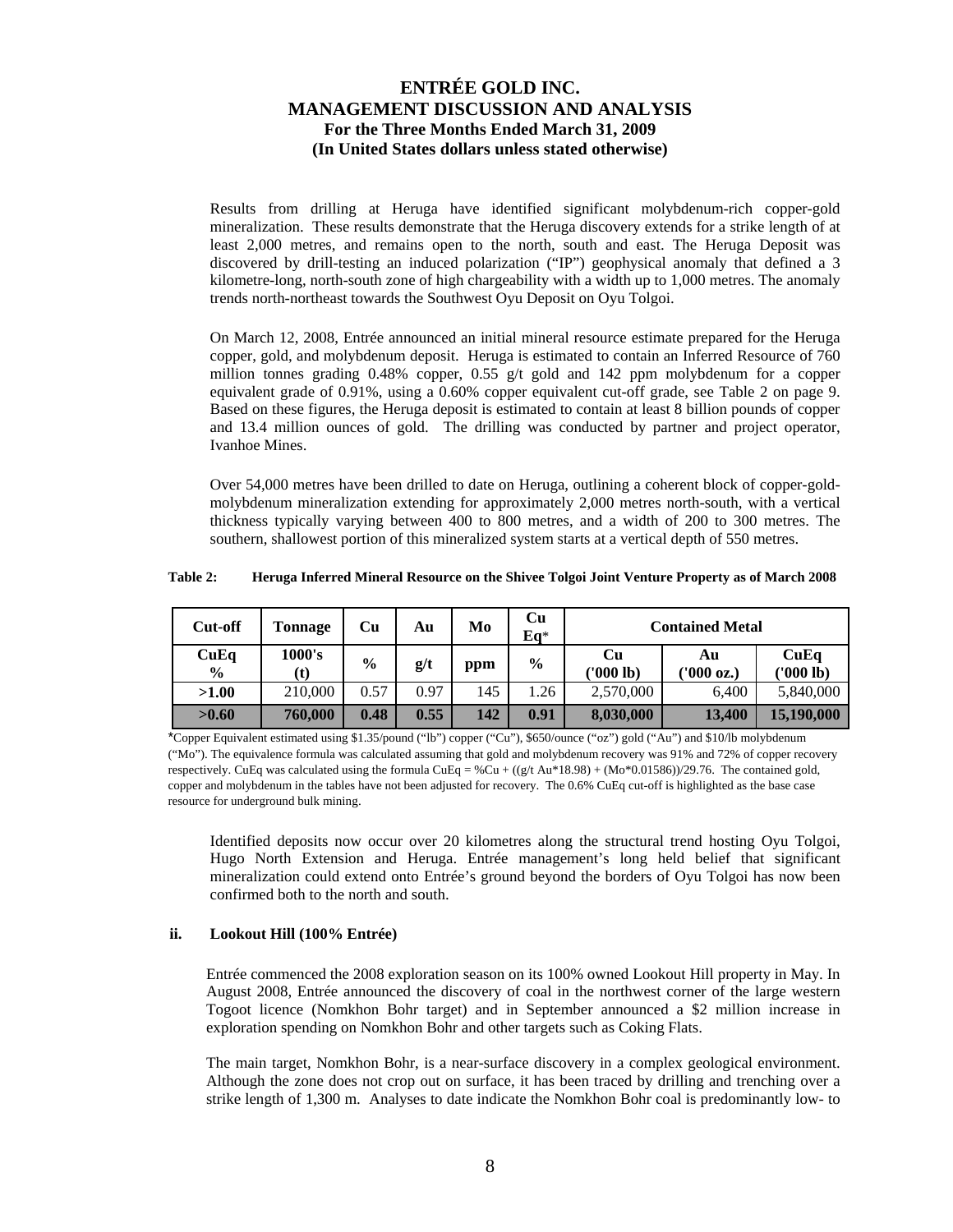medium-volatile bituminous in rank with some analyses indicating anthracite rank as determined by applying the PARR formula. The coal is high in ash with variable sulphur. Coal-bearing horizons in drill holes can be up to 57 m in apparent thickness; within these, multiple high-ash coal seams are usually present, ranging in apparent thickness from 0.2 m to 4.35 m. True thicknesses are uncertain due to the amount of deformation of the host stratigraphy.

The other two coal targets, Coking Flats and Khar Suul, are blind discoveries underlying Cretaceous conglomerates and sandstones which are up to 130 m thick. Coal intercepts are narrower when compared to Nomkhon Bohr. To date, no analytical results have been received for these targets.

On the 100% owned portion of the Shivee Tolgoi Licence, Entrée drilled three holes in 2008. Two holes on the Altan Khulan gold target did not return significant gold assays. One hole on the Tom Bogd copper-molybdenum target was abandoned due to drilling conditions prior to reaching target depth.

Results obtained during the 2008 exploration season were sufficiently encouraging that the technical team proposed a phased follow-up program for 2009. A Phase I program including 2,000 metres of drilling has been designed to further test areas of interest with a second phase with 3,000 metres of drilling proposed if Phase I is successful.

Entrée commenced 2009 exploration in March. To April 20, 2009, 28 RC holes totalling 4,067 m and 14 diamond drill holes totalling 1,373 m had been completed. The RC drilling program has been completed and tested targets with favourable geophysics and geology in Coking Flats, Nomkhon Bohr and other areas. No significant coal intercepts were discovered during the recent RC drilling. Diamond drilling is still in progress and has mainly been focused on better definition of the Nomkhon Bohr bituminous coal target.

For the three months ended March 31, 2009, Lookout Hill expenses were \$1,251,985 compared to \$320,712 during the three months ended March 31, 2008 as set out above. The higher expenses in 2009 resulted from an earlier start to the field season compared to 2008.

### **iii. Manlai**

Entrée's Manlai property is located approximately 125 kilometres to the north of Lookout Hill and to the east of Ivanhoe Mines' Kharmagtai porphyry copper-gold project.

Limited work is planned on the Manlai project in 2009. The Company has extended the licence to 2010.

For the three months ended March 31, 2009, Manlai expenses were \$6,520 compared to \$4,858 during the three months ended March 31, 2008 as set out above.

### **iv. Empirical Discovery Agreement 2007**

In July 2007, the Company entered into an agreement with Empirical Discovery LLC to explore for and develop porphyry copper targets in southeastern Arizona and adjoining southwestern New Mexico. Under the terms of the agreement, Entrée has the option to acquire an 80% interest in any of the properties by incurring exploration expenditures totaling a minimum of \$1.9 million and issuing 300,000 shares within 5 years of the anniversary of Toronto Stock Exchange ("TSX") acceptance of the agreement (August 9, 2007). If Entrée exercises its option, Empirical may elect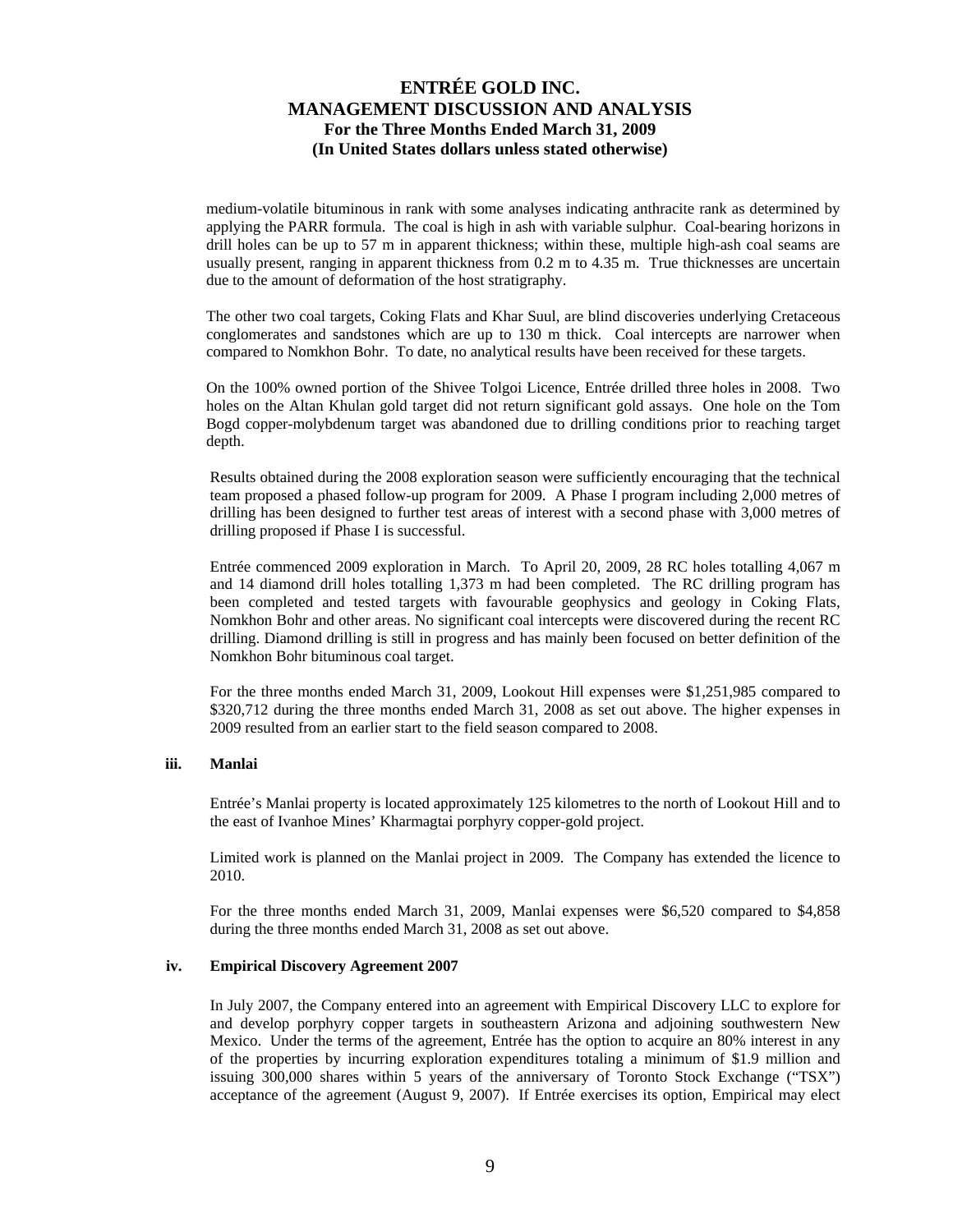within 90 days to retain a 20% participating interest or convert to a 2% Net Smelter Returns ("NSR") royalty, half of which may be purchased for \$2 million.

Entrée has exploration rights to approximately 24,600 acres (9,995 ha) southeast of Safford, Arizona and extending into southwest New Mexico. Geophysical (IP and AMT), geochemical and geological surveys have been completed on the Gold Hill, Duncan and Ash Peak porphyry copper targets in Arizona and New Mexico. Based on encouraging results from these surveys it is planned to drill test the Gold Hill and Duncan targets in the second or third quarter of 2009 once environmental permitting is completed. No work is planned at Ash Peak due to unfavourable results.

For the three months ended March 31, 2009, Empirical expenses were \$28,478 compared to \$471,892 during the three months ended March 31, 2008 as set out above. Little work was completed in the first three months of 2009 due to permitting and logistical delays.

### **v. Empirical Discovery Agreement 2008 (Bisbee)**

In January 2008, the Company entered into a second agreement with Empirical Discovery LLC to explore for and test porphyry copper targets in a specified area north of Bisbee, Arizona. Bisbee is located within a copper district that produced over 8 billion pounds of copper and 3 million ounces of gold in the last century. The Company intends to use the proprietary geophysical interpretation techniques developed by the principals of Empirical to locate possible buried porphyry copper targets. The recently acquired property covers over 10,800 acres (4,370 ha). Under the terms of the agreement, Entrée has the option to acquire an 80% interest in any of the properties by incurring exploration expenditures totaling a minimum of \$1.9 million and issuing 150,000 shares within 5 years of the anniversary of TSX acceptance of the agreement (Feb 13, 2008). If Entrée exercises its option, Empirical may elect within 90 days to retain a 20% participating interest or convert to a 2% NSR royalty, half of which may be purchased for \$2 million.

Land acquisition and reconnaissance exploration were conducted during the first half of 2008. In February 2009, an approximately 9 line-km test AMT survey budgeted at US\$43,000 was completed over one of the target areas. The survey resulted in better definition of the target area.

For the three months ended March 31, 2009, Bisbee expenses were \$72,439 compared to \$68,960 during the three months ended March 31, 2008 as set out above.

#### **vi. Lordsburg**

The Lordsburg claims cover 3,885 ha (9,600 acres) adjacent to the historic Lordsburg copper-goldsilver district, New Mexico, USA. The claims were originally acquired under the 2007 Empirical Discovery agreement.

In September 2008, Entrée announced a \$1.2 million drilling budget to test three geophysical, geochemical and geological targets outlined under the Empirical exploration program. Diamond drilling to test the principal targets commenced October 18, 2008 and four widely-spaced diamond drill holes totaling 2,563 m (8,405 ft) were completed by mid-December, 2009. The best hole, EG-L-08-002, intersected 310 m of 0.14% copper and 0.08 g/t gold with intervals of higher grade mineralization up to 0.33% copper and 0.26  $g/t$  gold. The remaining three holes did not intersect significant mineralization. This is the first time porphyry-style mineralization has been found in this region of New Mexico, previously known only for high grade narrow vein deposits.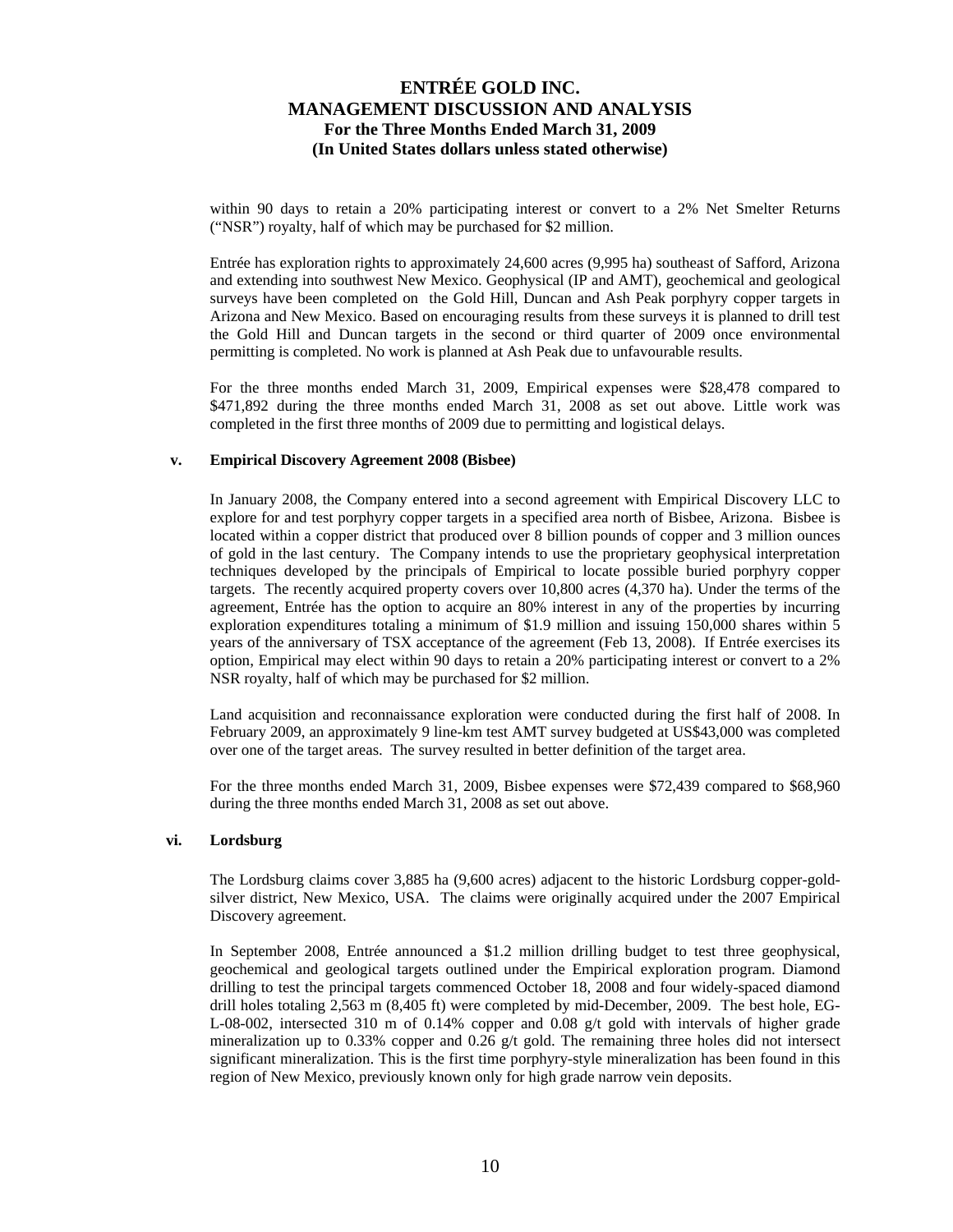The 2009 exploration program to date has consisted of diamond drilling (three holes totalling 1,214 m), detailed geological mapping and soil geochemical sampling. The zone of surface alteration and anomalous geochemistry now exceeds 1.2 kilometres in length and 600 metres in width. Within this zone, drilling has confirmed near surface mineralization over a 300 x 400 metre area. Potassic alteration and sulphide-quartz veining are associated with feldspar porphyry intrusives cutting andesitic volcanics. Mineralization appears best developed in the contact zone between the porphyry and volcanics, where it is hosted in part by an intrusive breccia.

All four holes drilled within this zone, including previously reported results from hole EG-L-08-002, have encountered near surface porphyry-style copper-gold mineralization (see table below). The Lordsburg intersections are unusually gold-rich in comparison to other porphyry deposits in the southwest USA. The Cu  $(\%)$  to Au  $(g/t)$  ratio at Lordsburg is close to 1:1.

| Hole No     | <b>Interval</b><br>(m) | Length<br>(m) | Cu<br>(%) | Au<br>(g/t) |
|-------------|------------------------|---------------|-----------|-------------|
| EG-L-09-005 | $0 - 134.0$            | 134.0         | 0.13      | 0.12        |
| EG-L-09-006 | $11.2 - 130.0$         | 118.8         | 0.20      | 0.20        |
| EG-L-09-007 | $6.0 - 152.0$          | 146.0         | 0.13      | 0.16        |

Follow-up drilling is planned to define the full extent of near-surface mineralization, better characterize structural controls and test other parts of the system for higher-grade mineralization.

For the three months ended March 31, 2009, Lordsburg expenses were \$484,511 compared to \$Nil during the three months ended March 31, 2008 as set out above. The Company began exploration of this location in late 2008; therefore there were no costs in the first quarter of 2008.

### **vii. Huaixi**

In November, 2007, Entrée entered into an agreement with the Zhejiang No. 11 Geological Brigade to explore for copper within three contiguous exploration licenses, totaling approximately 61 square kilometres in Pingyang County, Zhejiang Province, People's Republic of China.

Entrée has agreed to spend \$3 million to fund exploration activities on the licences (collectively known as "Huaixi" - see maps at www.entreegold.com) over a four year period. After Entrée has expended \$3 million, the Company will hold a 78% interest and Zhejiang No. 11 Geological Brigade will hold a 22% interest in the project. The first year commitment under the agreement has been completed.

The licenses cover a large area of advanced argillic alteration with peripheral, small scale, pastproducing copper and pyrite mines. As the area has not been extensively drill-tested to depth or explored using deep-penetrating geophysical techniques, it is believed to offer excellent potential for the occurrence of buried copper-gold deposits. The geology of the Huaixi area is similar to that of high-level alteration systems associated with a number of porphyry copper deposits elsewhere in the world.

In late 2008, Entrée completed a systematic, property-wide stream sediment survey and a gridcontrolled soil survey over selected areas of the Huaixi property. The surveys highlighted a 7 km long, northwest-trending structural corridor with a strong, multielement porphyry geochemical signature.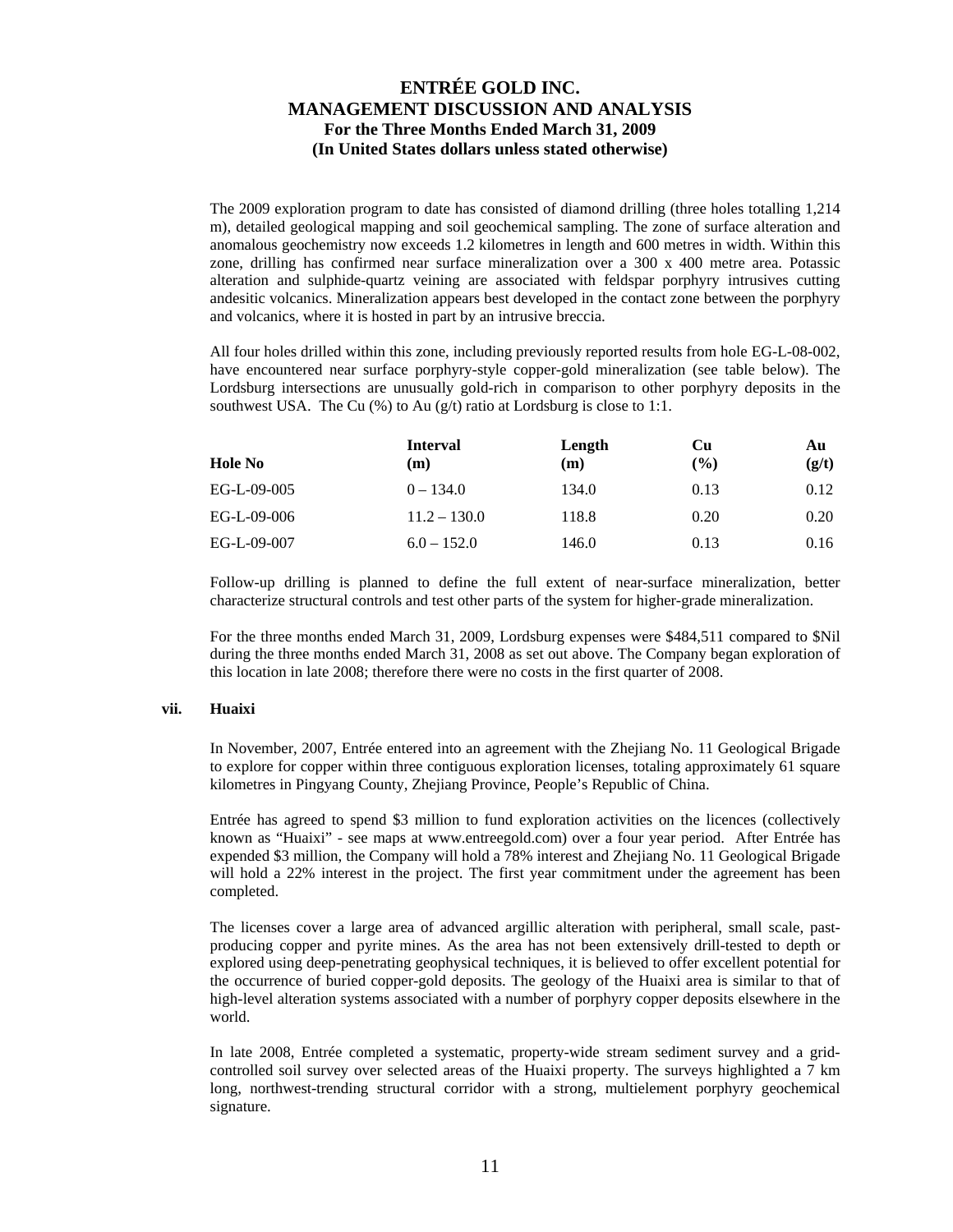A geophysical (IP and magnetic) survey is planned for the second quarter 2009. The geophysical survey will better define targets for possible drill testing later in 2009.

For the three months ended March 31, 2009, Huaixi expenses were \$147,018 compared to \$86,336 during the three months ended March 31, 2008 as set out above. The Company continued surface exploration at Huaixi and dedicated more personnel to the project than the previous year.

## **B) GENERAL AND ADMINISTRATIVE**

For the three months ended March 31, 2009, general and administrative expense before stock-based compensation was \$614,430 compared to \$907,518 during the three months ended March 31, 2008 as set out above. The decrease was due to a change in the classification of mineral properties related administration expenses, a significant decrease in the Canadian dollar compared to the US dollar and reduced audit fees.

## **C) STOCK-BASED COMPENSATION**

For the three months ended March 31, 2009, stock-based compensation expense was \$1,301,221 compared to \$49,868 during the three months ended March 31, 2008 as set out above. During the three months ended March 31, 2009, 1,780,000 options were granted with a fair value of \$1,250,242 compared to 5,000 options granted during the three months ended March 31, 2008, with fair value of \$8,761.

## **D) STOCKHOLDER COMMUNICATIONS AND INVESTOR RELATIONS**

For the three months ended March 31, 2009, stockholder communications and investor relations expense before stock-based compensation was \$129,277 compared to \$152,142 during the three months ended March 31, 2008 as set out above. This decrease was due to a reduction in advertising and conference expenses.

## **E) INTEREST INCOME**

For the three months ended March 31, 2009, interest income was \$221,680 compared to \$676,182 during the three months ended March 31, 2008 as set out above. The Company earns income on its cash and cash equivalents. The decrease was due to lesser principal amounts invested due to cash expenditures throughout the year and lower interest rates due to market conditions.

## **F) VALUATION OF INVESTMENT**

### *Asset Backed Commercial Paper*

At March 31, 2009, the Company owns \$4 million of long term asset backed notes that were issued by Master Asset Vehicle II (MAV2), a special purpose entity that was created as a result of the restructuring of the Company's previous investment in Third Party Asset Backed Commercial Paper (ABCP). When the ABCP matured but was not redeemed in 2007, it became the subject of a restructuring process that replaced the ABCP with long term asset backed securities (New Notes). The restructuring was completed and the New Notes were issued on January 21, 2009.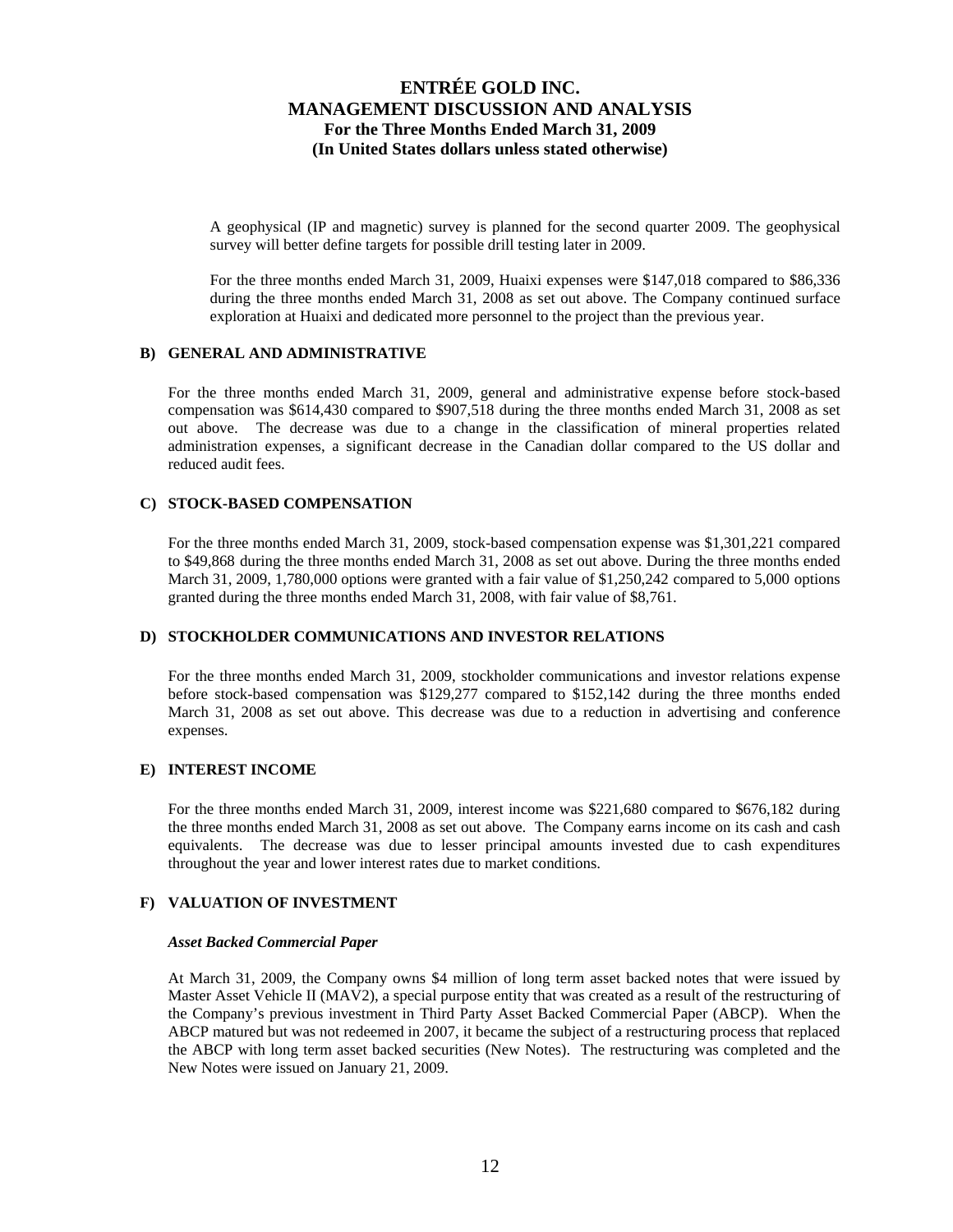The restructuring process pooled all of the underlying assets from all the ABCP trusts with the exception of those assets designated as ineligible for pooling ("Ineligible Assets") and those series of assets backed exclusively by traditional financial assets ("Traditional Series"). The Company's ABCP contained no Ineligible Assets or Traditional Series.

ABCP relating to the pooled assets was replaced with four classes of asset backed notes named A1, A2, B and C in declining order of seniority.

The Company has estimated the fair value of ABCP at March 31, 2009 using the methodology and assumptions outlined below. The fair value estimate of the New Notes was calculated based on information provided by the Pan Canadian Investor Committee, Ernst & Young, the Monitor of the restructuring, and Blackrock, the administrator of MAV2. The table below summarizes the Company's valuation.

| Restructuring categories         | C\$ thousands |                                       |                           |
|----------------------------------|---------------|---------------------------------------|---------------------------|
| <b>MAV 2 Notes</b>               | Face value    | <b>C\$</b> Fair<br>value<br>estimate* | Expected<br>maturity date |
| A1 (rated A)                     | 1,966,529     | 984,490                               | 12/31/2016                |
| A2 (rated A)                     | 1,630,461     | 614,952                               | 12/31/2016                |
| B                                | 295,974       | 24,034                                | 12/31/2016                |
| C                                | 120.401       | 4,713                                 | 12/31/2016                |
| <b>Total original investment</b> | 4,013,365     | 1,628,189                             |                           |

\* - the range of fair values estimated by the Company varied between C\$1.5 million and C\$2.1 million - the total United States dollars fair value of the investment at March 31, 2009 is \$1,292,008.

The Company's valuation methodology entails gathering as many facts as possible about the new notes, making assumptions and estimates where certain facts are unavailable, and then applying its best estimate of prospective buyers' required yield for investing in such notes. These figures are then used to calculate the present value of the new notes using required yield as the discount factor. Using a range of potential discount factors allows the Company to estimate a range of recoverable values.

The A1 and A2 notes comprise the major categories of the notes received totalling 90% of the face value of the original investments made and 99% of the fair value estimate of the Company's holdings. In the case of the A1 and A2 notes, it is estimated that they will pay interest at a rate 0.5% less than the bankers' acceptance ("BA") rate and it is estimated that prospective buyers of these notes will require premium yields between 8% and 12.5% over the BA rate.

The Class B notes are not expected to pay any current interest until the Class A1 and A2 notes are paid in full, which is not anticipated until December 20, 2016. These notes, which will be subordinate to the Class A1 and A2 notes, will not receive a credit rating and it is expected that Class B notes will initially trade at less than 10% of par value.

The Class C notes also will not pay any current interest and are subordinate to the Class B notes. In light of this subordination, the Class C notes are viewed as highly speculative with regard to ultimate payment of principal at maturity in 2016. In fact, there have already been two losses since the completion of the restructuring in January 2009. The Company understands that these losses represent approximately 1% of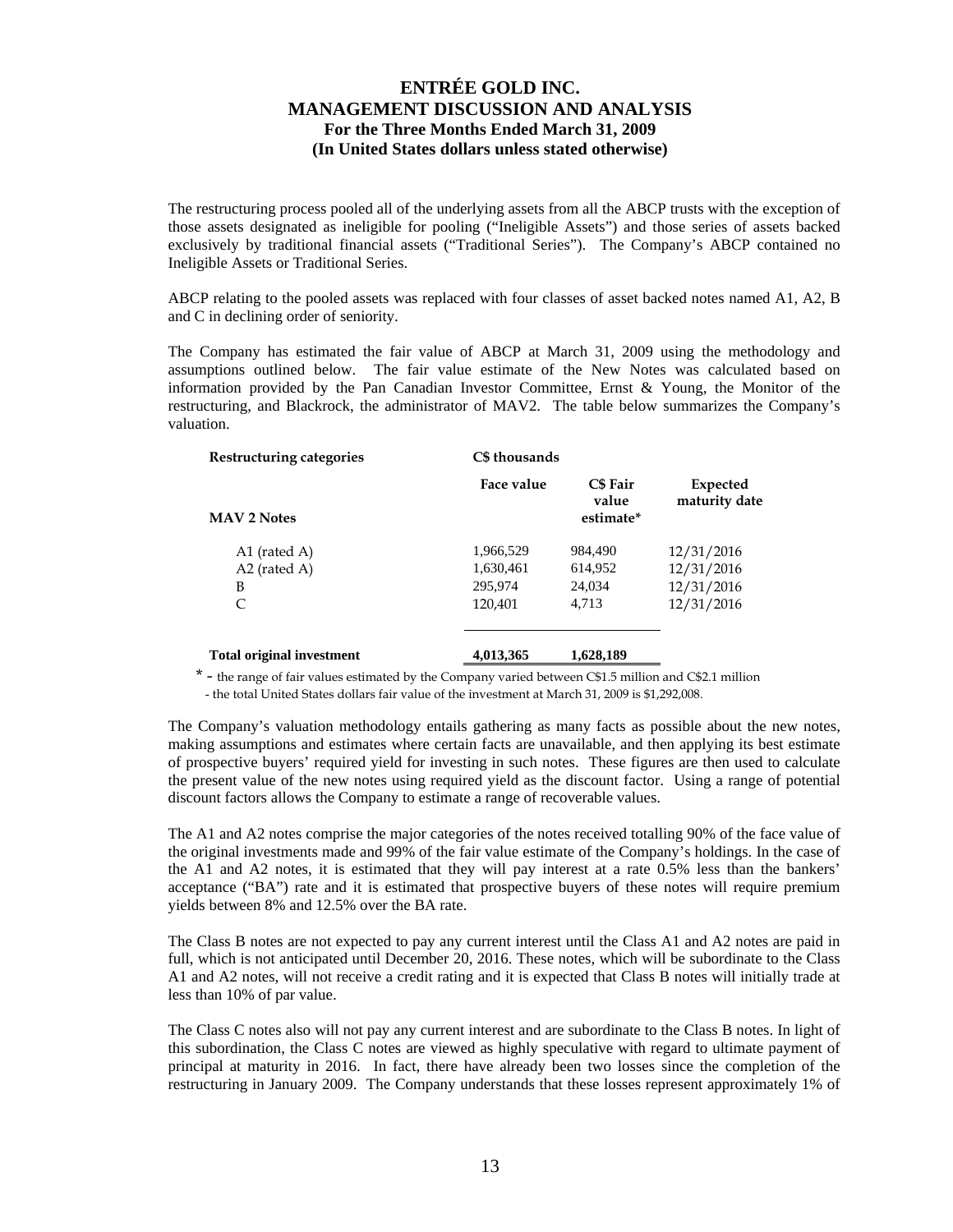the total assets in MAV2 and will have a direct impact on the ultimate terminal value of the Class C notes. Accordingly, it is expected that Class C notes will trade at less than 2% of par value.

Based upon a sensitivity analysis of the assumptions used, the expected yield required by a potential investor remains the most significant assumption included in the fair value estimate. Based on this exercise the Company estimated that as at March 31, 2009 the range of potential values was between C\$1.5 million and C\$2.1 million. There can be no assurance that this estimate will be realized. Subsequent adjustments, which could be material, may be required in future reporting periods.

The Company has designated the investments as held-for-trading financial instruments.

### *Equity Method Investment*

The Company has a 20% equity investment in a joint venture with Ivanhoe Mines Ltd. At March 31, 2009, the Company's investment in the joint venture is \$Nil. The Company's share of the loss of the joint venture was \$Nil for the three months ended March 31, 2009 (March 31, 2008, \$Nil).

## **G) OUTLOOK**

In Mongolia, the Company proposed a two phase work program for its 100% owned ground outside of the joint venture area of Lookout Hill and had budgeted approximately \$3.8 million. A focused geophysical program commenced in May 2008 and in August 2008 the Company announced the discovery of coal on the western, 100% owned Togoot licence. In September 2008, the Company announced a budget increase of an additional \$2 million to further evaluate the coal discovery and surrounding areas. Results have been significant enough to warrant a two-phase program for 2009, focused primarily on the Nomkhon Bohr and Coking Flats targets. The first phase budget will be approximately \$2.6 million.

Mineral licenses for the Shivee Tolgoi, Javhlant and Togoot properties were extended for final expiry in March and April 2010, unless previously converted to mining licenses. A portion of the Shivee Tolgoi license and the Javhlant license are subject to the joint venture with Ivanhoe Mines. The Manlai licence also expires in March 2010. Mongolian exploration licenses are maintained in good standing by payment to the Mineral Resources and Petroleum Authority of Mongolia of set annual fees escalating from \$0.10 to \$1.50 per hectare over the course of the mineral tenure. The total estimated annual fee in order to maintain the licenses in good standing is approximately \$280,000.

Drilling by the Ivanhoe-Entrée joint venture is expected to be limited in 2009.

Ground acquisition of priority targets has largely been completed in Arizona and New Mexico under the Empirical Agreement 2007. Initial evaluation of the four acquired targets (including Lordsburg) has been completed and drilling of high priority targets on Gold Hill and on Duncan is planned for the second quarter 2009. No further work is planned for Ash Peak.

 In September 2008, the Empirical Lordsburg target was upgraded to a separate project and \$1.2 million budgeted for drill testing of three significant geophysical, geochemical and geological anomalies. Drilling at Lordsburg commenced in mid-October 2008 and four widely-spaced drill holes totaling 2,563 m were completed in mid-December, 2008. The Company announced the discovery of significant porphyry coppergold mineralization at Lordsburg in January 2009. A follow-up, 2009 drill program commenced in mid-February.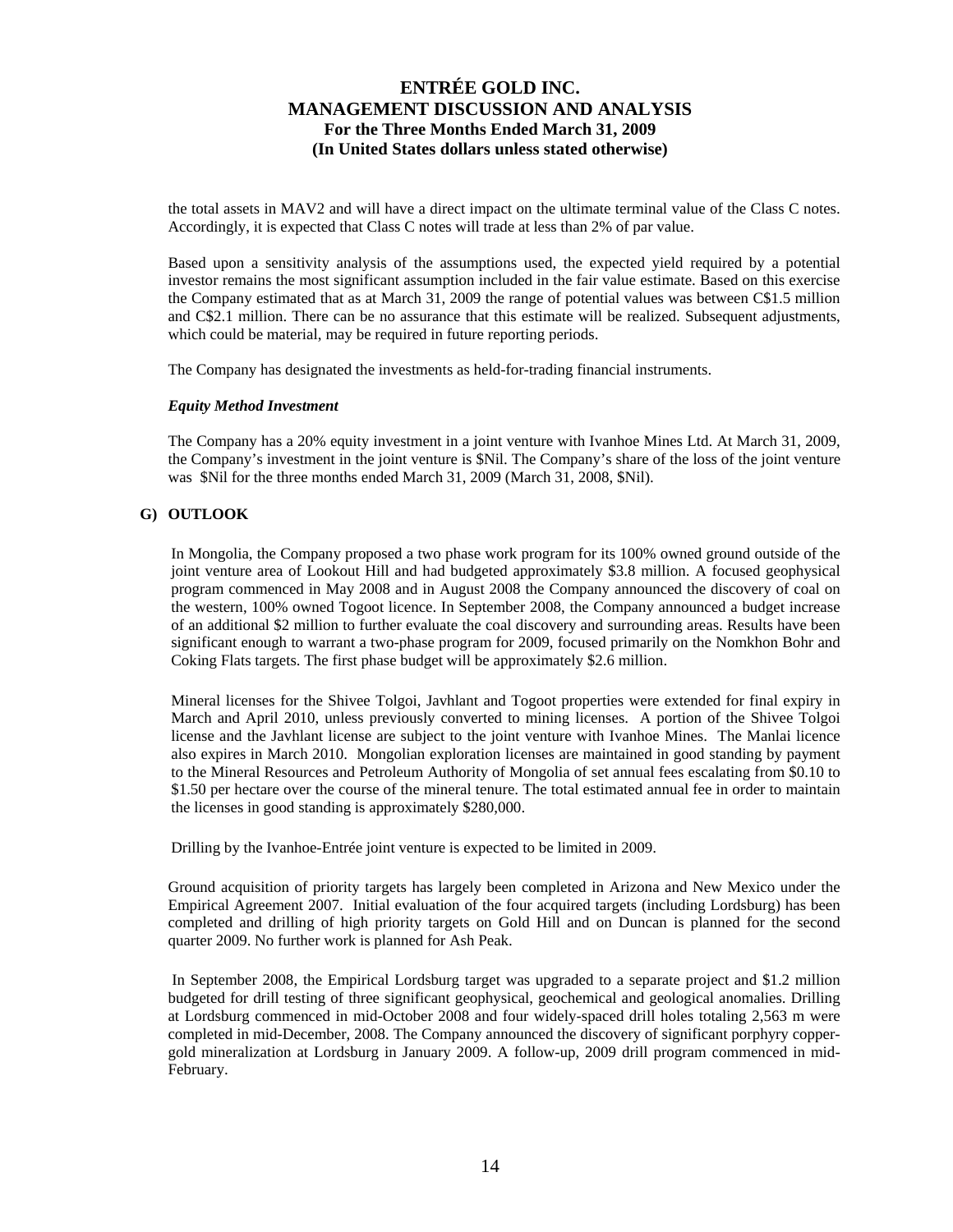The Company entered into an agreement with the Zhejiang No. 11 Geological Brigade to explore for copper within three prospective contiguous exploration licences, totaling approximately 61 square kilometres in Pingyang County, Zhejiang Province, People's Republic of China. After Entrée has expended \$3 million over 4 years, the Company will have earned a 78% interest and Zhejiang No. 11 Geological Brigade will hold a 22% interest in the project. The Company has completed registration of a Chinese business entity. Geochemical surveys (stream sediment and soil) were completed in the last quarter 2008. These surveys highlighted a 7 km long, northwest-trending structural corridor with a strong, multi-element porphyry signature. Additional fill-in geochemistry and a geophysical survey (IP and magnetics) are planned for the first half 2009.

The Company is actively engaged in looking for properties to acquire and manage, which are complementary to its existing projects, particularly large tonnage base and precious metal targets in eastern Asia and the Americas.

The commodities the Company is most likely to pursue include copper, gold and molybdenum, which are often associated with large tonnage, porphyry related environments. The Company has entered into agreements to acquire these types of targets over the past several months in the southwestern U.S and more recently in China. Other jurisdictions may be considered, depending on the merits of the potential asset.

Smaller, higher grade systems will be considered by the Company if they demonstrate potential for nearterm production and cash-flow. If the Company is able to identify smaller, higher grade bodies that may be indicative of concealed larger tonnage mineralized systems, it may negotiate and enter into agreements to acquire them.

The Company feels confident that it has sufficient funds available for ongoing operations and possible future acquisitions.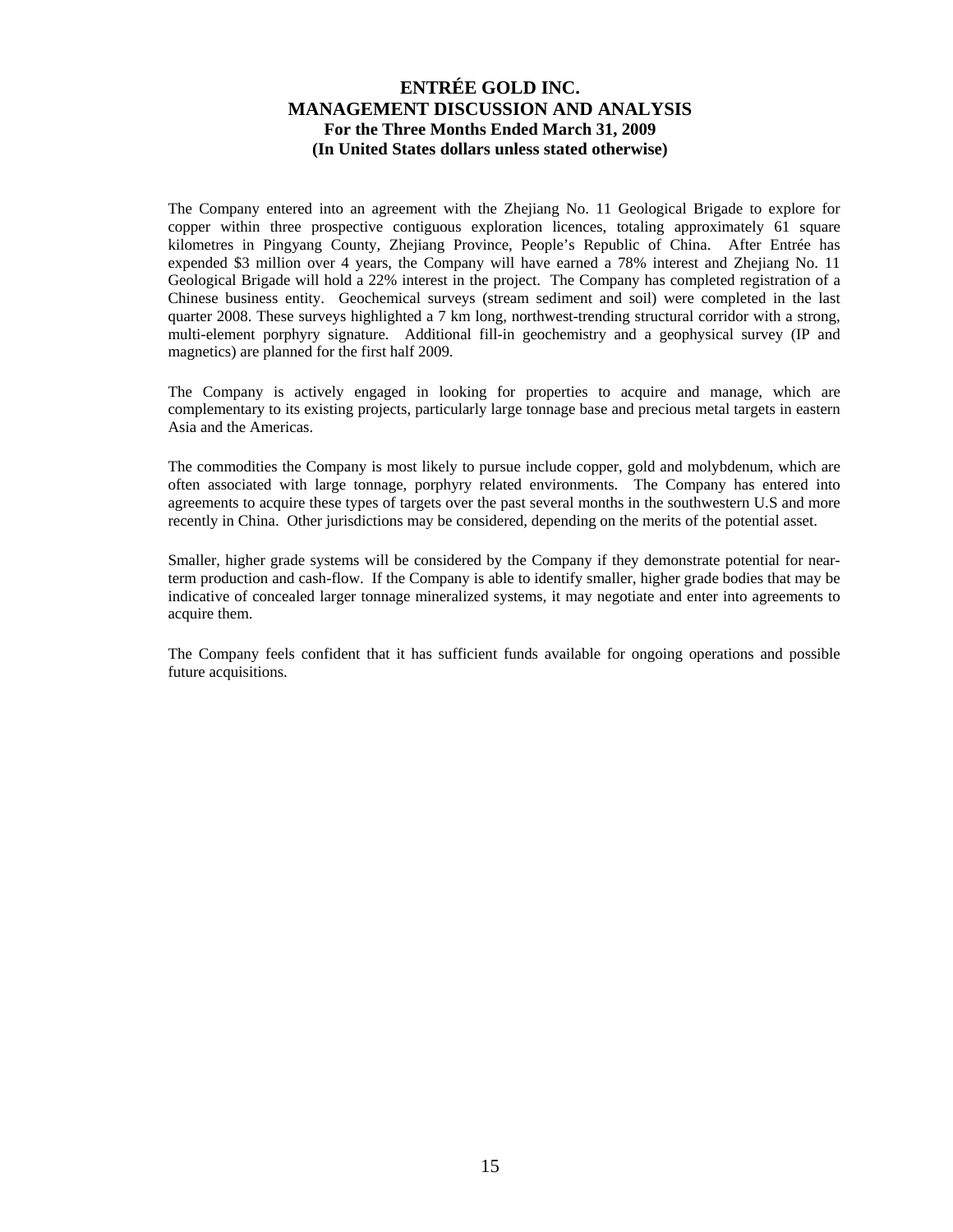## **4. SELECTED QUARTERLY DATA**

|                                                           |    | Three Months Three Months Three Months Three Months<br><b>Ended</b><br>March 31,<br>2009 |     | Ended<br>December 31,<br>2008 |     | Ended<br>September 30,<br>2008 |               | Ended<br><b>June 30,</b><br>2008 |
|-----------------------------------------------------------|----|------------------------------------------------------------------------------------------|-----|-------------------------------|-----|--------------------------------|---------------|----------------------------------|
| Exploration                                               | \$ | 2,015,597                                                                                | \$. | 4,236,000                     | \$. | 2,889,592                      | <sup>\$</sup> | 2,112,848                        |
| General and administrative                                |    | 1,921,802                                                                                |     | 742,828                       |     | 2,350,113                      |               | 2,514,253                        |
| Loss from operations                                      |    | (3,937,399)                                                                              |     | (4,978,828)                   |     | (5,239,705)                    |               | (4,627,101)                      |
| Interest income                                           |    | 221.680                                                                                  |     | 324,686                       |     | 443.438                        |               | 537,010                          |
| Loss from equity investee                                 |    |                                                                                          |     | (40,606)                      |     | (325,989)                      |               |                                  |
| Fair value adjustment to asset<br>backed commercial paper |    |                                                                                          |     |                               |     | (844,537)                      |               |                                  |
| Net loss                                                  | \$ | (3,715,719)                                                                              |     | (4,694,748)                   |     | (5,966,793)                    | \$.           | (4,090,091)                      |
| Loss per share, basic and diluted                         | S  | (0.04)                                                                                   | -S  | (0.05)                        | S   | (0.06)                         | -S            | (0.04)                           |

|                                   | <b>Three Months</b><br><b>Ended</b><br>March 31,<br>2008 |     | <b>Three Months Three Months Three Months</b><br><b>Ended</b><br>December 31,<br>2007 |               | Ended<br>September 30,<br>2007 | Ended<br><b>June 30,</b><br>2007 |
|-----------------------------------|----------------------------------------------------------|-----|---------------------------------------------------------------------------------------|---------------|--------------------------------|----------------------------------|
| Exploration                       | \$<br>1,002,330                                          | \$. | 1,097,168                                                                             | \$            | 2,120,233                      | \$<br>2,783,829                  |
| General and administrative        | 1,162,875                                                |     | 1,222,037                                                                             |               | 773.664                        | 2,612,514                        |
| Loss from operations              | (2,165,205)                                              |     | (2,319,205)                                                                           |               | (2,893,897)                    | (5,396,343)                      |
| Interest income                   | 676,182                                                  |     | 494.635                                                                               |               | 318,226                        | 138,175                          |
| Loss from equity investee         |                                                          |     |                                                                                       |               |                                |                                  |
| Fair value adjustment to asset    |                                                          |     |                                                                                       |               |                                |                                  |
| backed commercial paper           | (489,623)                                                |     | (425, 108)                                                                            |               | (573, 263)                     |                                  |
| Net loss                          | \$<br>(1,978,646)                                        | \$. | (2,249,678)                                                                           | <sup>\$</sup> | (3, 148, 934)                  | \$<br>(5,258,168)                |
| Loss per share, basic and diluted | \$<br>(0.03)                                             |     | $(0.03)$ \$                                                                           |               | (0.04)                         | (0.07)                           |

The Company's Mongolian exploration season typically begins in April and ends in November or December. However, the 2009 exploration season commenced in March resulting in higher exploration costs compared to the first quarter of 2008. Exploration costs in the third and fourth quarters of 2008 increased compared to the same quarters in 2007 due to the addition of projects in China and the USA and costs associated with evaluating the new coal discovery, Nomkhon Bohr. Exploration costs in the second quarter of 2008 decreased compared to the same quarter in 2007 due to a later start of the field season. Interest income in the first quarter of 2009 and the fourth quarter of 2008 have decreased due to a decrease in interest rates and a reduction in capital invested. General and administrative costs fluctuate throughout the year, primarily due to stock-based compensation expenses.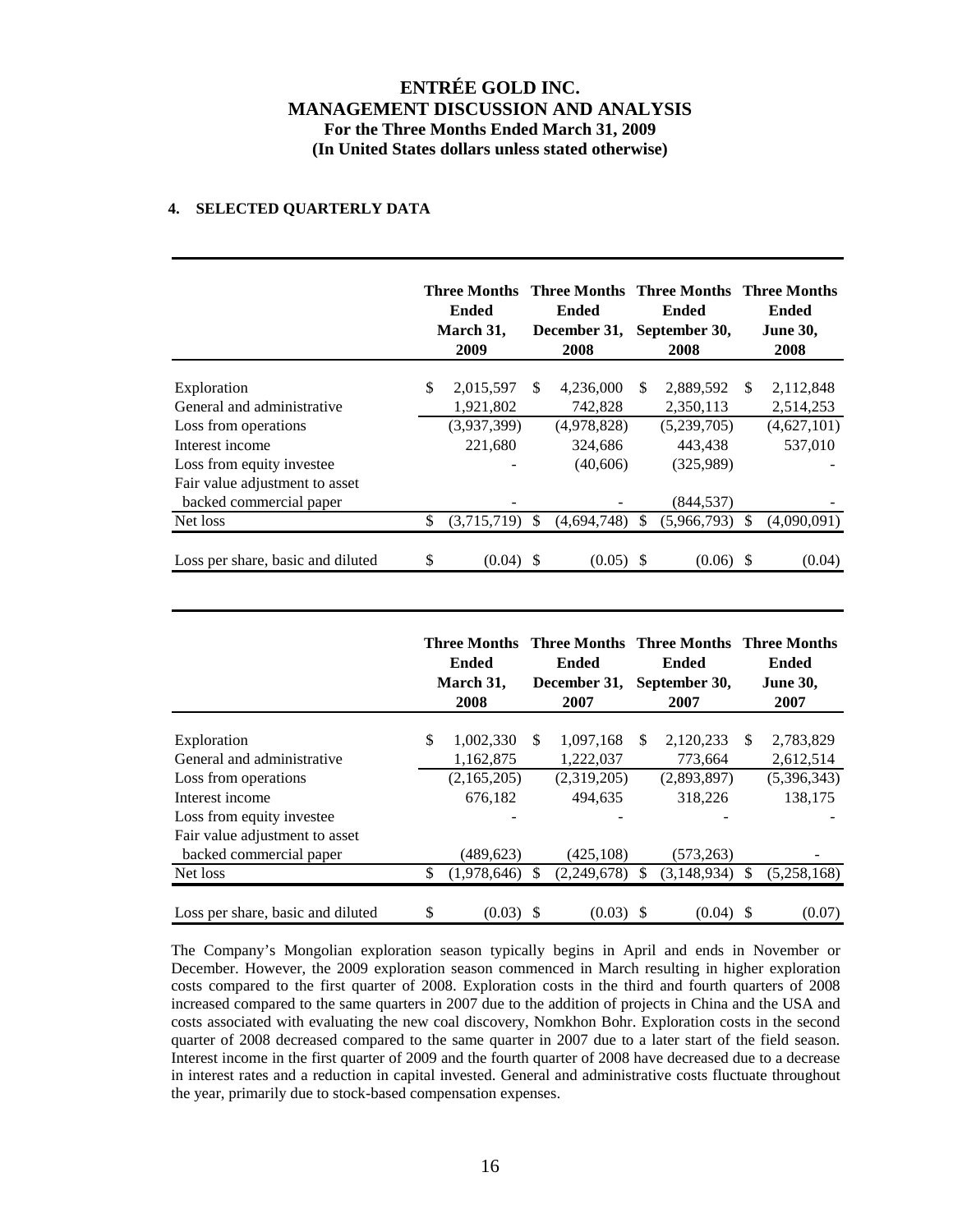## **5. LIQUIDITY**

To date the Company has not generated significant revenues from its operations and is considered to be in the exploration stage. Working capital on hand at March 31, 2009 was \$41,524,730 and is more than sufficient to finance budgeted exploration, general and administrative expense, investor relations for 2009. Cash and cash equivalents and short-term investments were \$41,024,414 at March 31, 2009. The Company has approximately \$37 million surplus funds available for acquisitions and/or operating requirements for 2009 and subsequent years. At present, the Company is dependent on equity financing for additional funding if required. Should one of the Company's projects proceed to the mine development stage, it is expected that a combination of debt and equity financing would be available.

### **Operating activities**

Cash used in operations was \$3,007,835 for the three months ended March 31, 2009 (March 31, 2008 - \$1,514,425) and represents expenditures on mineral property exploration and general and administrative expense as described above for both periods.

## **Financing activities**

During the three months ended March 31, 2009 and 2008, the Company issued common shares as follows:

|                                                   | <b>Ended</b><br>March 31,<br>2009<br><b>Shares</b> |    | <b>Ended</b><br>March 31,<br>2009 | Ended<br>March 31,<br>2008 | <b>Three Months Three Months Three Months Three Months</b><br><b>Ended</b><br>March 31,<br>2008<br>Amount |          |
|---------------------------------------------------|----------------------------------------------------|----|-----------------------------------|----------------------------|-----------------------------------------------------------------------------------------------------------|----------|
|                                                   |                                                    |    | Amount                            | <b>Shares</b>              |                                                                                                           |          |
| Private placements<br><b>Share Issue Costs</b>    |                                                    | \$ |                                   |                            | \$                                                                                                        | (7, 186) |
| Exercise of warrants<br>Exercise of stock options |                                                    |    |                                   | 475,000                    |                                                                                                           | 521,817  |
| Mineral property interests                        | 20,000<br>20,000                                   | S. | 22,515<br>22,515                  | 475,000                    | S                                                                                                         | 514.631  |

### **Investing activities**

During the three months ended March 31, 2009, the Company advanced \$Nil to the joint venture with Ivanhoe Mines representing the Company's 20% participation in joint venture expenditures. During the three months ended March 31, 2009, the Company expended \$29,790 on equipment, primarily for exploration activities (March 31, 2008 - \$93,639).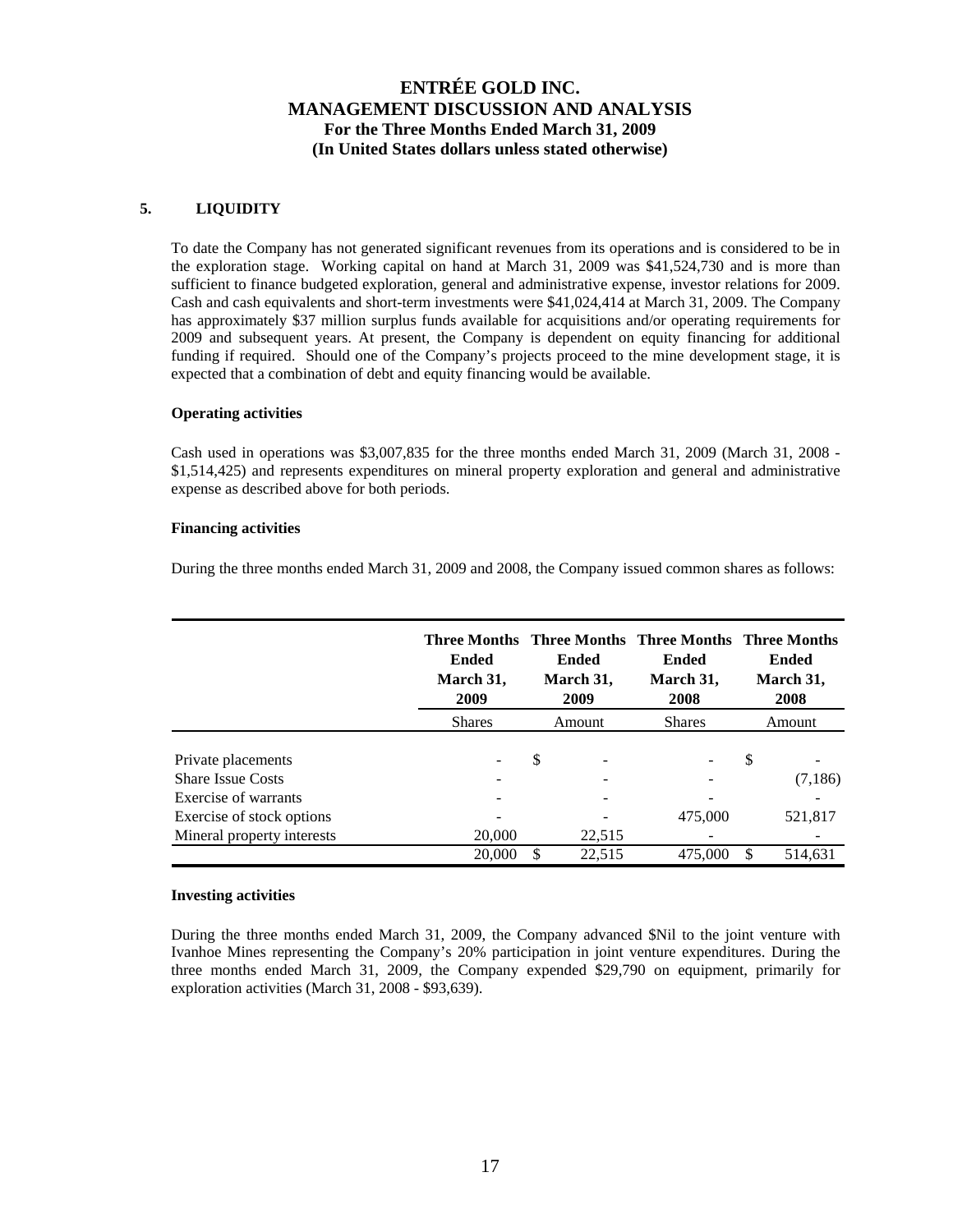### **Table of Contractual Commitments**

The following table lists as of March 31, 2009 information with respect to the Company's known contractual obligations.

|               |    | Less than<br>1 Year | 1-3 Years | 3-5 Years                    | More<br>than<br>5 Year | <b>Total</b> |
|---------------|----|---------------------|-----------|------------------------------|------------------------|--------------|
| Office leases | S  | 93,538<br>- \$      | 103,744   | $\qquad \qquad \blacksquare$ | -                      | 197,282      |
| Total         | \$ | 93,538              | 103,744   | -                            | ۰.                     | 197,282      |

#### **Outstanding share data**

As at March 31, 2009, there were 94,580,898 common shares outstanding. In addition there were 11,901,800 stock options outstanding with exercise prices ranging from C\$1.15 to C\$3.10 per share. There were no warrants outstanding at March 31, 2009. As at May 13, 2008, there were 94,630,898 common shares outstanding.

### **6. CAPITAL RESOURCES**

The Company had no commitments for capital assets at March 31, 2009.

At March 31, 2009, the Company had working capital of \$41,524,730 compared to \$45,161,538 at December 31, 2008. In addition, the Company had an investment in asset backed commercial paper of \$1,292,008 net of an impairment adjustment in the amount of \$2,332,531. Budgeted expenditures for the 12 months ending December 31, 2009 are approximately \$9 million for exploration and \$3 million for administration and stockholder communications, net of interest and other income. The exploration budget is in two Phases, Phase 1 which is \$5 million and Phase 2, which will be implemented upon favourable results in Phase 1 is \$4 million. Working capital on hand is expected to exceed cash requirements for the ensuing nine months by approximately \$37 million.

The Company is committed to make lease payments for the rental of office space totaling \$197,282 over the remaining three years of its five year office lease in Vancouver, an annual office lease in Beijing and an annual lease for accommodations in Vancouver.

### **7. OFF-BALANCE SHEET TRANSACTIONS**

The Company has no off-balance sheet arrangements except for the contractual obligation noted above.

## **8. TRANSACTIONS WITH RELATED PARTIES**

The Company did not enter into any transactions with related parties during the three months ended March 31, 2009 (March 31, 2008 - \$20,484).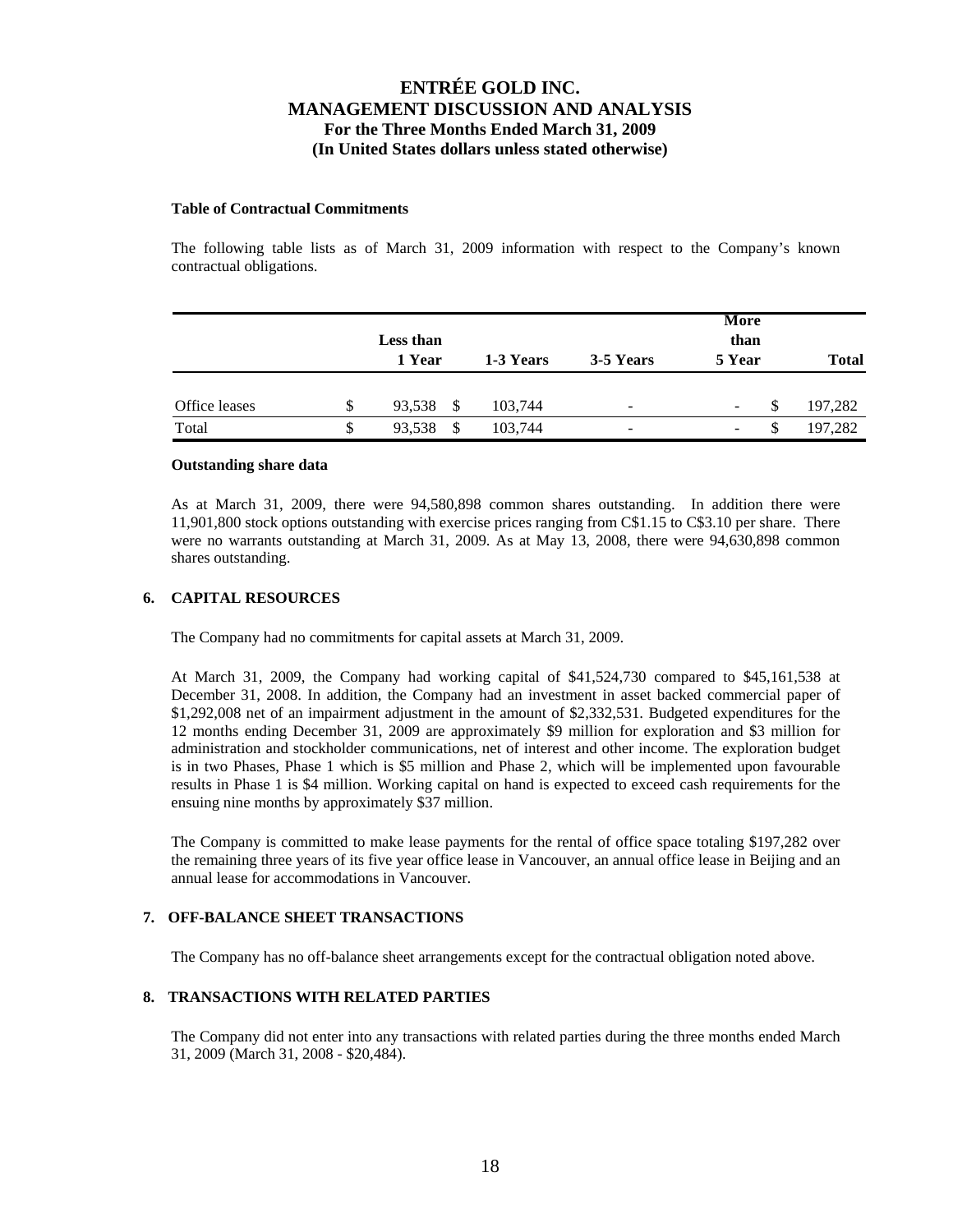The March 31, 2008 transactions were in the normal course of operations and were measured at the exchange amount which represented the amount of consideration established and agreed to by the related parties.

### **9. PROPOSED TRANSACTIONS**

Not applicable.

## **10. CRITICAL ACCOUNTING ESTIMATES**

The preparation of consolidated financial statements in conformity with generally accepted accounting principles in the United States of America requires management to make estimates and assumptions that affect the reported amount of assets and liabilities and the disclosure of contingent assets and liabilities at the date of the financial statements and the reported amount of revenues and expenses during the period. Actual results could differ from these estimates.

The Company follows accounting guidelines in determining the value of stock option compensation, as disclosed in Note 6 to the Financial Statements. Unlike other numbers in the accounts, this is a calculated amount not based on historical cost, but on subjective assumptions introduced to an option pricing model, in particular: (1) an estimate for the average future hold period of issued stock options before exercise, expiry or cancellation and (2) future volatility of the Company's share price in the expected hold period (using historical volatility as a reference). Given that there is no market for the options and they are not transferable, the resulting value calculated is not necessarily the value the holder of the option could receive in an arm's-length transaction.

The Company's accounting policy is to expense exploration costs on a project by project basis consistent with United States GAAP. The policy is consistent with that of the other exploration companies that have not established mineral reserves. When a mineral reserve has been objectively established further exploration costs would be deferred. Management is of the view that its current policy is appropriate for the Company.

Under generally accepted accounting principles, the events and circumstances affecting ABCP since August 2007 constitute an indication of impairment and it is therefore necessary to carry ABCP at the lower of cost and estimated fair value. Fair value is estimated based on the results of a valuation technique that makes maximum use of inputs observed from markets, and relies as little as possible on inputs generated by the entity.

The Company has estimated the fair value of ABCP at March 31, 2009 using the methodology and assumptions outlined below. The fair value estimate of the New Notes to be received under the restructuring has been calculated based on information provided by the Pan Canadian Investor Committee as well as Ernst & Young, the Monitor of the restructuring.

The Company has applied its best estimate of prospective buyers' required yield and calculated the present value of the new notes using required yield as the discount factor. Using a range of potential discount factors allows the Company to estimate a range of recoverable values.

Restructuring costs are excluded from this valuation as it has been stated that the costs will be deducted from the accrued interest that the Company will receive shortly after the completion of the restructuring.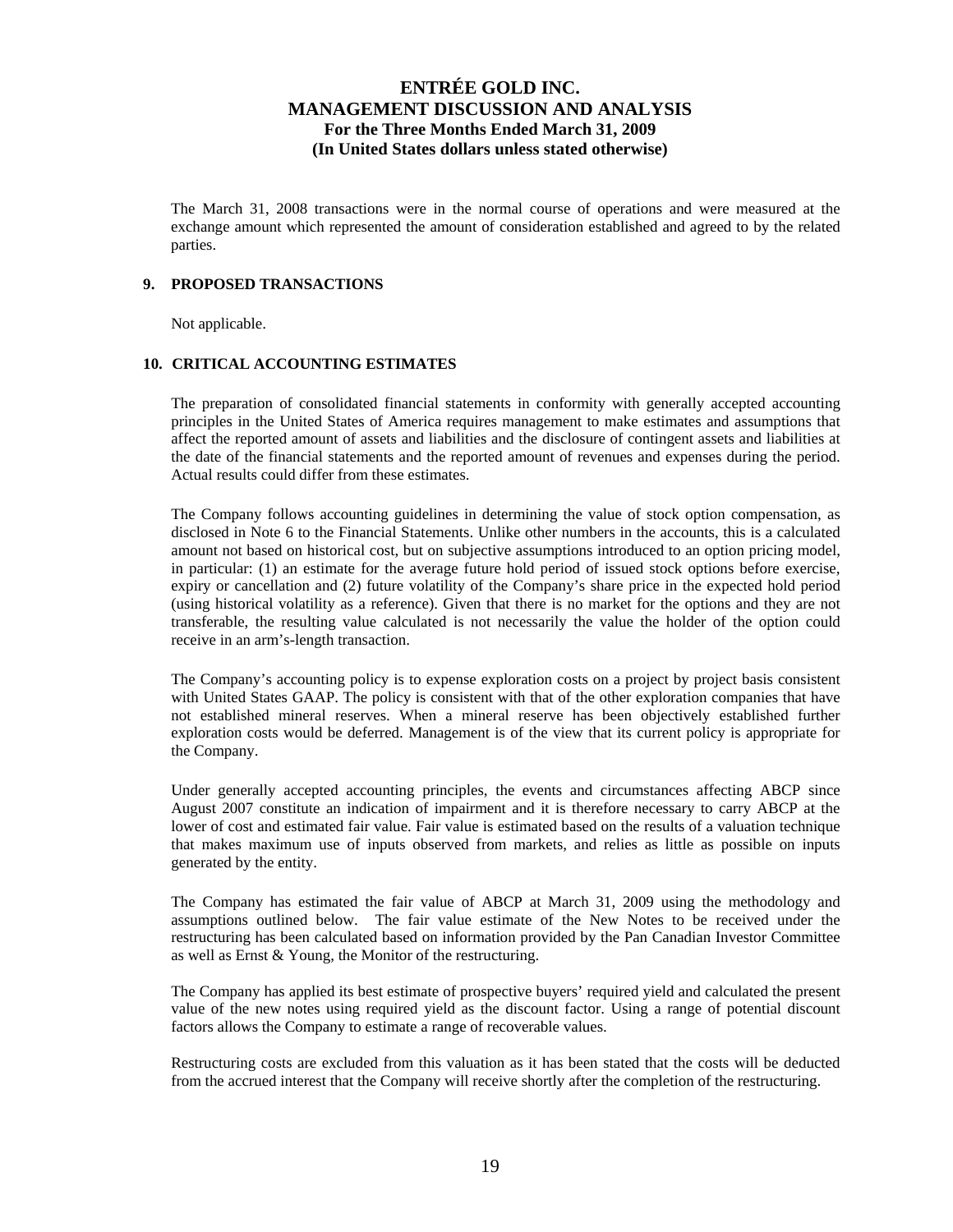Based on the fair value estimation, the Company has recorded an impairment charge of \$1,334,160 (2007- \$998,371). There can be no assurance that the fair value estimate will be realized or that it will be adequate. Subsequent adjustments, which could be material, may be required in future reporting periods.

## **11. CHANGES IN ACCOUNTING POLICIES**

A detailed summary of all of the Company's significant accounting policies and the estimates derived therefrom is included in Note 2 to the annual consolidated financial statements for the year ended December 31, 2008.

In December 2007, the Financial Accounting Standards Board ("FASB") issued SFAS No. 160, "Noncontrolling Interest in Consolidated Financial Statement" ("SFAS 160"), which clarifies that a noncontrolling interest in a subsidiary is an ownership interest in the consolidated entity that should be reported as equity in the consolidated financial statements. It requires consolidated net income to be reported at amounts that include the amounts attributable to both the parent and the non-controlling interest. It also requires disclosures, on the face of the consolidated statement of income, of the amounts of consolidated net income attributable to the parent and to the non-controlling interest. This consolidated financial statement will continue to be based on amounts attributable to the parent. SFAS 160 is effective for fiscal years beginning after December 31, 2008. The adoption of this standard did not have an impact on our financial position or results of operations.

In December 2007, the FASB issued SFAS No. 141 "Business Combinations" ("SFAS 141") (revised 2007) to improve the relevance, representational faithfulness, and comparability of the information that a reporting entity provides in its financial reports about a business combination and its effects. SFAS 141 establishes principles and requirements for the acquirer to (1) recognize and measure in its financial statements the identifiable assets acquired, the liabilities assumed, and any non-controlling interest; (2) recognizes and measures the goodwill acquired in the business combination or a gain from a bargain purchase; (3) determines what information to disclose to enable users of financial statements to evaluate the nature and financial effects of the business combination. The effective date of SFAS 141 is December 15, 2008. The adoption of this standard did not have an impact on our financial position or results of operations.

## **12. FINANCIAL INSTRUMENTS AND OTHER INSTRUMENTS**

The Company's financial assets and liabilities consist of cash and cash equivalents, investments, receivables, accounts payable and accrued liabilities and loan payable some of which are denominated in U.S. dollars, Mongolian Tugriks and Chinese Renminbi. The Company is at risk to financial gain or loss as a result of foreign exchange movements against the Canadian dollar. The Company minimizes its foreign exchange risk by maintaining low account balances in currencies other than the Canadian dollar. The Company does not currently have major commitments to acquire assets in foreign currencies; but historically it has incurred the majority of its exploration costs in foreign currencies.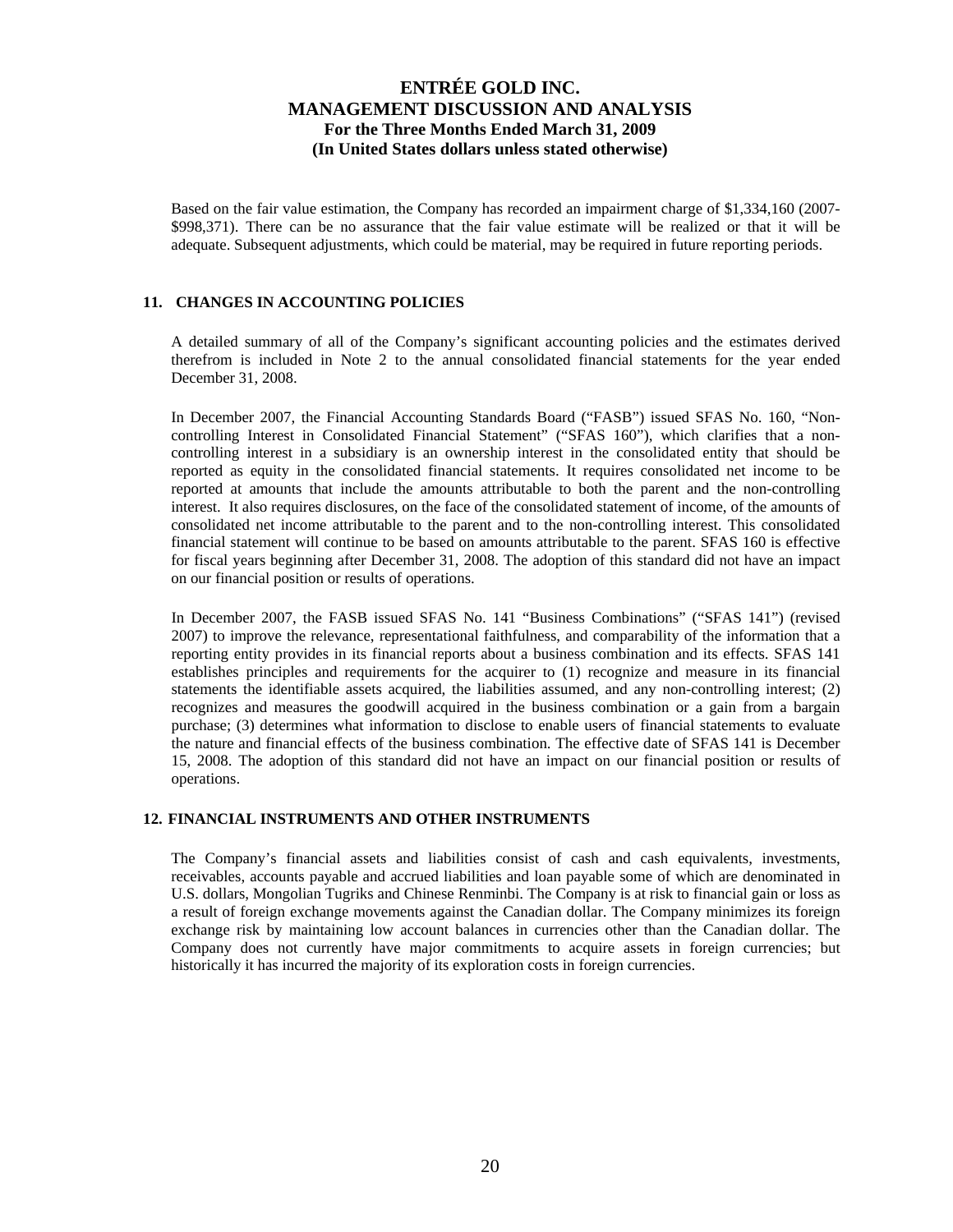## **13. OTHER MD&A REQUIREMENTS**

#### **Forward-Looking Statements**

Except for historical information contained in this discussion and analysis, disclosure statements contained herein are forward-looking, as defined in the United States Private Securities Litigation Reform Act of 1995. Forward-looking statements are subject to risks and uncertainties that could cause actual results to differ materially from those in such forward-looking statements. Forward-looking statements are made based on management's beliefs, estimates and opinions on the date the statements are made and the Company undertakes no obligation to update forward-looking statements if these beliefs, estimates and opinions or other circumstances should change. Investors are cautioned against attributing undue certainty to forward-looking statements.

### **Risk**

The Company is a mineral exploration and development company and is exposed to a number of risks and uncertainties that are common to other companies in the same business; some of these risks have been discussed elsewhere in this report. The reader should also refer to the more extensive discussion of risks contained in the Annual Information Form available on SEDAR at www.sedar.com.

There is no assurance that a commercially viable mineral deposit exists on any of our properties, and further exploration is required before we can evaluate whether any exist and, if so, whether it would be economically and legally feasible to develop or exploit those resources. Even if we complete our current exploration program and we are successful in identifying a mineral deposit, we would be required to spend substantial funds on further drilling and engineering studies before we could know whether that mineral deposit will constitute a reserve (a reserve is a commercially viable mineral deposit).

The Company must comply with license and permitting requirements. Exploration licenses, as extended, for the four Mongolian properties expire in March or April 2010, unless converted before these dates to mining licenses. The total estimated annual fees in order to maintain the licenses in good standing is approximately \$280,000.

The Company must comply with environmental regulations that govern air and water quality and land disturbance and provide mine reclamation and closure costs.

The Company's financial success is subject to, among other things, fluctuations in copper and gold prices which may affect current or future operating results and may affect the economic value of its mineral resources. The Company's ability to obtain financing to explore for mineral deposits and to complete the development of those properties it has classified as assets is not assured; nor is there assurance that the expenditure of funds will result in the discovery of an economic mineral deposit. Should one or more of these risks and uncertainties materialize, or should underlying assumptions prove incorrect, actual results may vary materially from those described in forward-looking statements.

The Company has not completed a feasibility study on any of its deposits to determine if its hosts a mineral resource that can be economically developed and profitably mined.